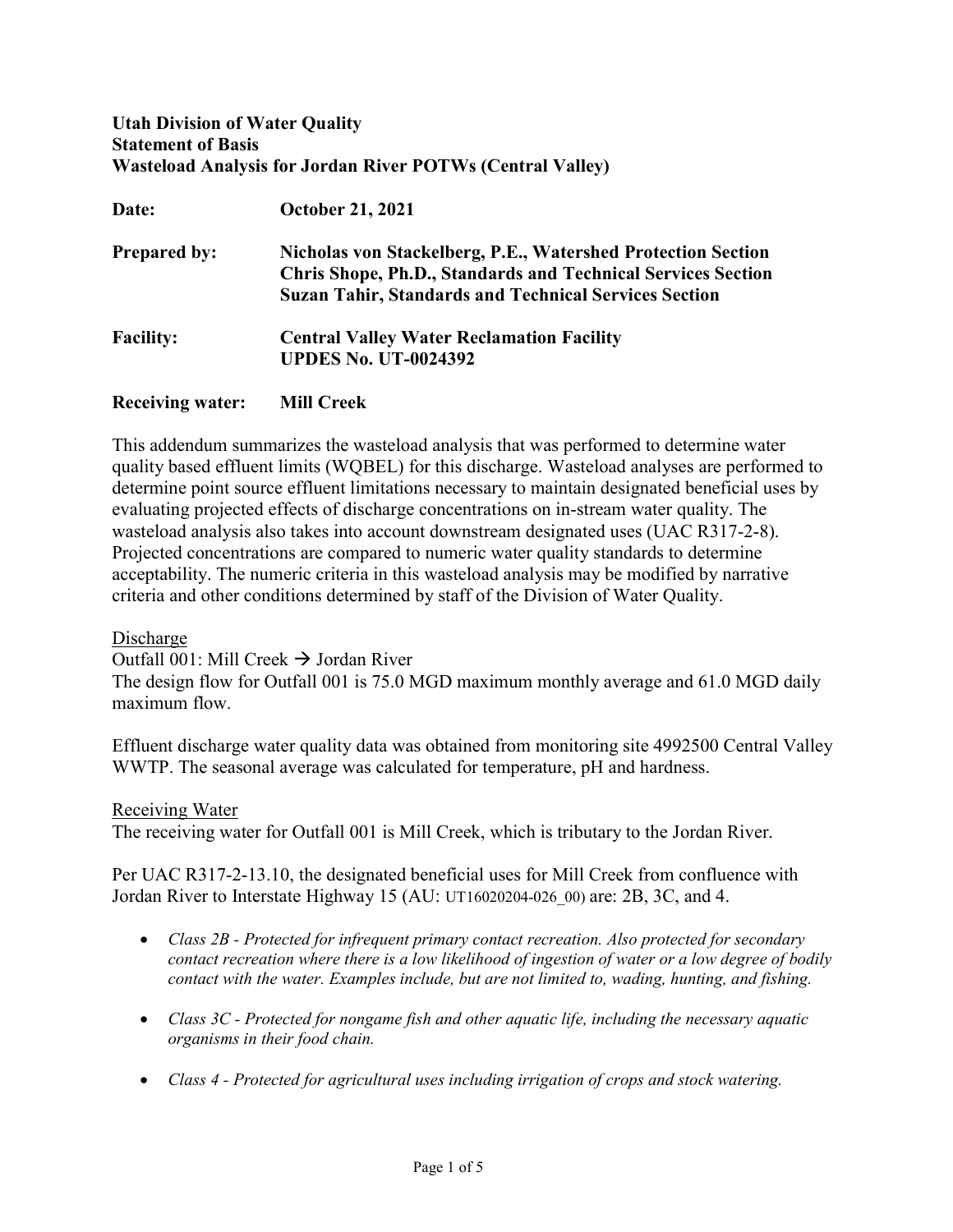Typically, the critical flow for the wasteload analysis is considered the lowest stream flow for seven consecutive days with a ten-year return frequency (7Q10). The seasonal 7Q10 flows calculated in the Jordan River Low Flow Analysis report (Hansen Allen and Luce, 2021) were used for the critical low flows for the POTWs, tributaries and diversions along the Jordan River. Upstream flow data from DWQ 4992505 MILL CK. AB CENTRAL VALLEY WWTP OUTFALL were used to evaluate ambient, background flow conditions.

## Table 1: Mill Creek critical low flow (7Q10)

| <b>Season</b> | Flow (cfs) |
|---------------|------------|
| Summer        | 21.0       |
| Fall          | 10.0       |
| Winter        | 3.0        |
| Spring        | 10.0       |
| Annual        | 15.6       |

Receiving water quality data was obtained from monitoring site DWQ 4992505 MILL CK. AB CENTRAL VALLEY WWTP OUTFALL. The average seasonal value was calculated for background conditions.

# Mixing Zone

Per UAC R317-2-5, since the discharge is more than twice the background receiving water flow, the discharge is considered instantaneously fully mixed. Therefore, no mixing zone is allowed.

## Protection of Downstream Uses

Per UAC R317-2-8, all actions to control waste discharges under these rules shall be modified as necessary to protect downstream designated uses. The effluent limits for the discharge to the Jordan River were determined as part of the Jordan River POTW WLA. Any WQBELs that are lower in the Jordan River POTW WLA will supersede those for the Mill Creek WLA.

# TMDL

Mill Creek is listed as impaired for E. coli and benthic macroinvertebrates according to the 303(d) list in the 2016 Integrated Report. Downstream segments of the Jordan River are listed for dissolved oxygen (DO), total phosphorus (TP), dissolved copper, total dissolved solids (TDS), E coli, and benthic macroinvertebrates. Phase 1 of the Jordan River TMDL determined that total organic matter is the parameter of concern for the DO impairment in the Jordan River (Cirrus Ecological Solutions and Stantec Consulting, 2013).

The 303(d) list of impairments for the Jordan River, Mill Creek, and State Canal is summarized in the Utah Combined 2018/2020 303(d) Water Quality Assessment Report dated February 9, 2021. The impaired parameters for Mill Creek 1-SLCity, Mill Creek from confluence with Jordan River to Interstate 15 crossing (UT16020204-026\_00) are E. coli and Bioassessment/Macroinvertebrates. The E. coli impairment in the Jordan River watershed is currently being identified and addressed through a Total Maximum Daily Load Study within Utah DWQ.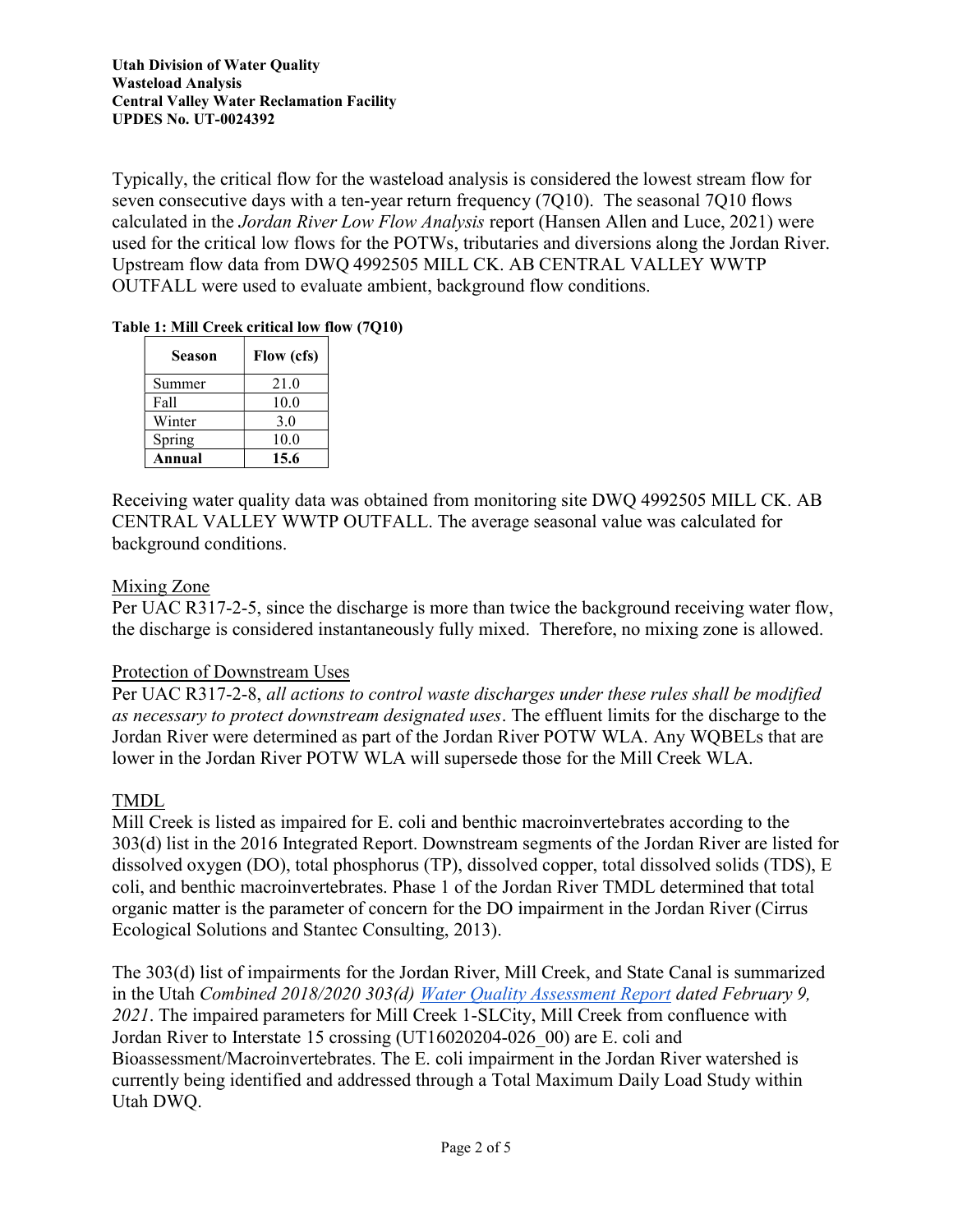Utah Division of Water Quality Wasteload Analysis Central Valley Water Reclamation Facility UPDES No. UT-0024392

## Parameters of Concern

The parameters of concern considered in this wasteload allocation are total ammonia (TAN) and total recoverable metals. Due to ongoing studies related to the TMDL, this wasteload allocation does not address parameters related to dissolved oxygen, including biochemical oxygen demand (BOD), dissolved oxygen (DO), total nitrogen (TN), and total phosphorus (TP).

## Water Quality Modeling

A QUAL2Kw model of the Jordan River was populated and calibrated as part of the TMDL study (Stantec Consulting 2010, UDWQ 2010). The model was subsequently validated to a synoptic survey conducted by UDWQ and the Jordan River/Farmington Bay Water Quality Council (JRFBWQC) during July 2014 (UDWQ 2015). The model validation identified areas for future improvement of the model; however, the model was considered suitable for application to the wasteload allocation for ammonia.

The TMDL model of the Jordan River extends 52.4 miles from the outlet of Utah Lake to Burton Dam. For the purposes of the WLA, the model was split at Burnham Dam (approximately 1.7 miles upstream of Burton Dam) and extended down State Canal to the Farmington Bay Waterfowl Management Area (approximately 3.5 miles downstream from Burnham Dam). The following point sources were added to the State Canal: A-1 Drain, South Davis Sewer District North WWTP, and outlet channel from Bountiful Pond (Mill Creek and Stone Creek). In addition, the Jordan Basin WRF discharge was added to the Jordan River, as this discharge was not active at the time of the TMDL model development.

The Jordan River WLA QUAL2Kw model was used for determining the WQBEL for ammonia. Effluent concentrations were adjusted up to the current permit limits so that water quality criteria were not exceeded in the receiving water. The current permit limits for DO and CBOD were used in the model and not modified due to the ongoing TMDL. Background conditions for each plant were characterized by assuming each upstream plant was operating at the low flow rate with average ammonia concentration in the effluent. For calculating the chronic ammonia criterion, fish early life stages (ELS) were assumed to be present during all seasons except downstream of the SDSD plants, which ELS were assumed to be present from March through October.

A mass balance spreadsheet tool was developed to calculate the WLA for conservative constituents such as metals. The limiting flow condition at each facility was typically the winter season; however, seasonal averages were used for the allocations. Each wastewater treatment plant was granted a full allocation at the point of discharge. Background condition for each plant was characterized by either a single or combined, multiple monitoring location data. The WQBEL limits are shown in Table 2.

The calibration, validation and wasteload models are available for review by request.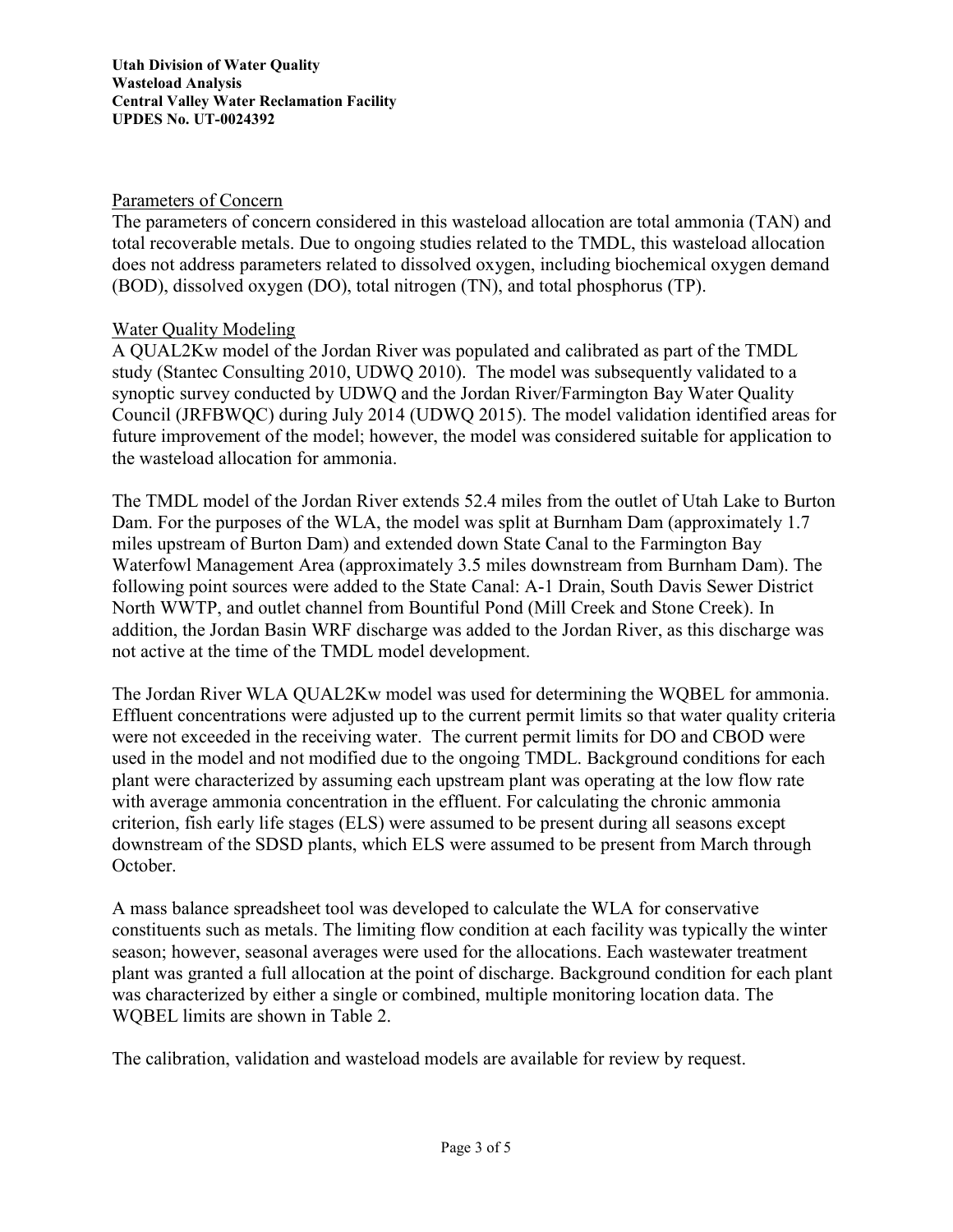| <b>Effluent Constituent</b>                                                                                      | Averaging<br>Period | Central<br><b>Valley</b> |  |  |
|------------------------------------------------------------------------------------------------------------------|---------------------|--------------------------|--|--|
| Flow (MGD)                                                                                                       | Monthly             | 75                       |  |  |
| Ammonia Acute (mg/L)                                                                                             |                     |                          |  |  |
| Summer (Jun-Aug)                                                                                                 |                     | 4.7                      |  |  |
| Fall (Sep-Nov)                                                                                                   | Daily               | 5.4                      |  |  |
| Winter (Dec-Feb)                                                                                                 |                     | 6.4                      |  |  |
| Spring (Mar-May)                                                                                                 |                     | 5.4                      |  |  |
| Ammonia Chronic (mg/L)                                                                                           |                     |                          |  |  |
| Summer (Jun-Aug)                                                                                                 |                     | 3.6                      |  |  |
| Fall (Sep-Nov)                                                                                                   | Monthly             | 3.8                      |  |  |
| Winter (Dec-Feb)                                                                                                 |                     | 3.7                      |  |  |
| Spring (Mar-May)                                                                                                 |                     | 3.8                      |  |  |
| a: Limit due to impairment of receiving segment.<br>b: Ultraviolet disinfection utilized, hence no limit for TRC |                     |                          |  |  |

## Table 2: Water Quality Based Effluent Limits Summary

## WET Limits

The percent of effluent in the receiving water in a fully mixed condition, and acute and chronic dilution in a not fully mixed condition are calculated in the WLA in order to generate WET limits. The LC<sub>50</sub> (lethal concentration, 50%) percent effluent for acute toxicity and the  $IC_{25}$ (inhibition concentration, 25%) percent effluent for chronic toxicity, as determined by the WET test, needs to be below the WET limits, as determined by the WLA. The WET limit for  $LC_{50}$  is typically 100% effluent and does not need to be determined by the WLA.

## Table 4: WET Limits for IC<sup>25</sup>

| <b>Receiving Water</b>          | Percent<br><b>Effluent</b> |
|---------------------------------|----------------------------|
| Central Valley WRF - Mill Creek | 96.9%                      |

## Effluent Limits

The water quality based effluent limits determined as part of this combined wasteload allocation are summarized in Table 2.

For parameters without a WQBEL, permit limits should be set according to rules found in R317- 1-3 and categorical UPDES discharge requirements.

## Documents:

WLA Document: CVWRF\_WLA\_MC\_2021.docx Mill Creek Wasteload Analysis: CVWRF\_WLA\_MC\_2021.xlsm Jordan River Wasteload Analysis: CVWRF\_WLA\_JR\_2021.xlsm

## References:

Cirrus Ecological Solutions and Stantec Consulting. 2013. Jordan River Total Maximum Daily Load Water Quality Study – Phase 1. Prepared for State of Utah, Department of Environmental Quality, Division of Water Quality.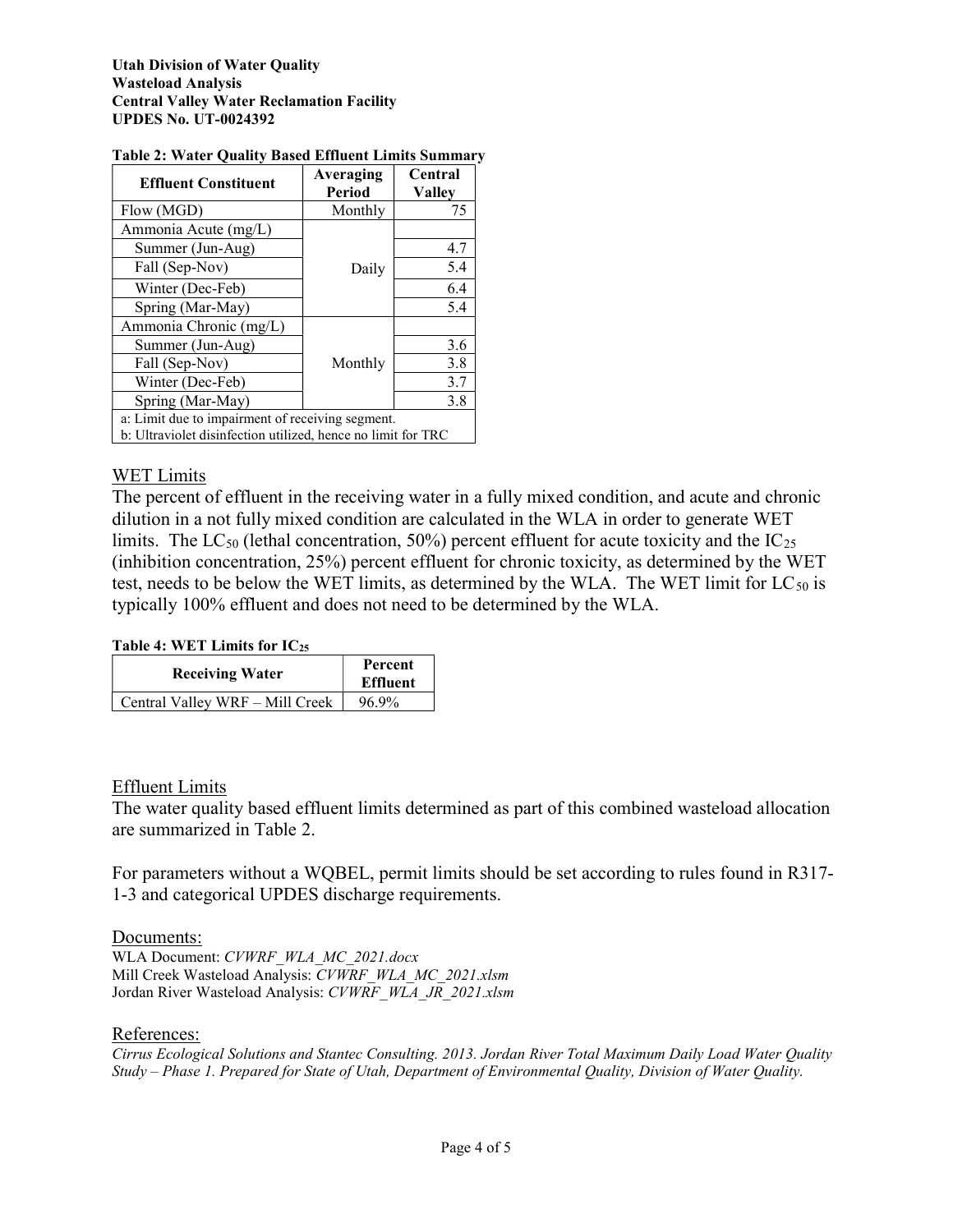Hansen, Allen and Luce Inc. 2021. Jordan River Low Flow Analysis. Wasatch Front Water Quality Council and South Davis Sewer District.

Neilson, B.T., A.J. Hobson, N. von Stackelberg, M. Shupryt, and J.D. Ostermiller. 2012. Using QUAL2K Modeling to Support Nutrient Criteria Development and Wasteload Analyses in Utah. Prepared for State of Utah, Department of Environmental Quality, Division of Water Quality.

Stantec Consulting. 2010. Jordan River TMDL: 2010 QUAL2Kw Model Calibration Technical Memo Public Draft. Prepared for State of Utah, Department of Environmental Quality, Division of Water Quality. February 22, 2010. 18 pp.

Utah DWQ. 2010. Jordan River TMDL QUAL2Kw model refinement. Prepared by N. Von Stackelberg P.E., State of Utah, Department of Environmental Quality, Division of Water Quality.

Utah DWQ. 2021. Utah Wasteload Analysis Procedures Version 2.0. State of Utah, Department of Environmental Quality, Division of Water Quality.

Utah DWQ 2012. Field Data Collection for QUAL2Kw Model Build and Calibration Standard Operating Procedures Version 1.0. State of Utah, Department of Environmental Quality, Division of Water Quality.

Utah DWQ. 2015. Jordan River Summer 2014 Synoptic Survey and QUAL2Kw Model Validation Report. Prepared by N. Von Stackelberg P.E., State of Utah, Department of Environmental Quality, Division of Water Quality.

Utah DWQ. 2021. Utah's Combined 2018/2020 303(d) Water Quality Assessment Report. August 2021. State of Utah, Department of Environmental Quality, Division of Water Quality.

Lower Mill Creek and Jordan River Early Life Stage Review. Memorandum from Ben Holcomb dated May 20, 2016. Utah Division of Water Quality.

Criteria Support Document: Site-specific criteria for recalculation of the USEPA 2013 aquatic life ammonia water quality criteria for a segment of Mill Creek and the Jordan River, Salt Lake County, Utah. November 21, 2018 Review Draft. Utah Division of Water Quality.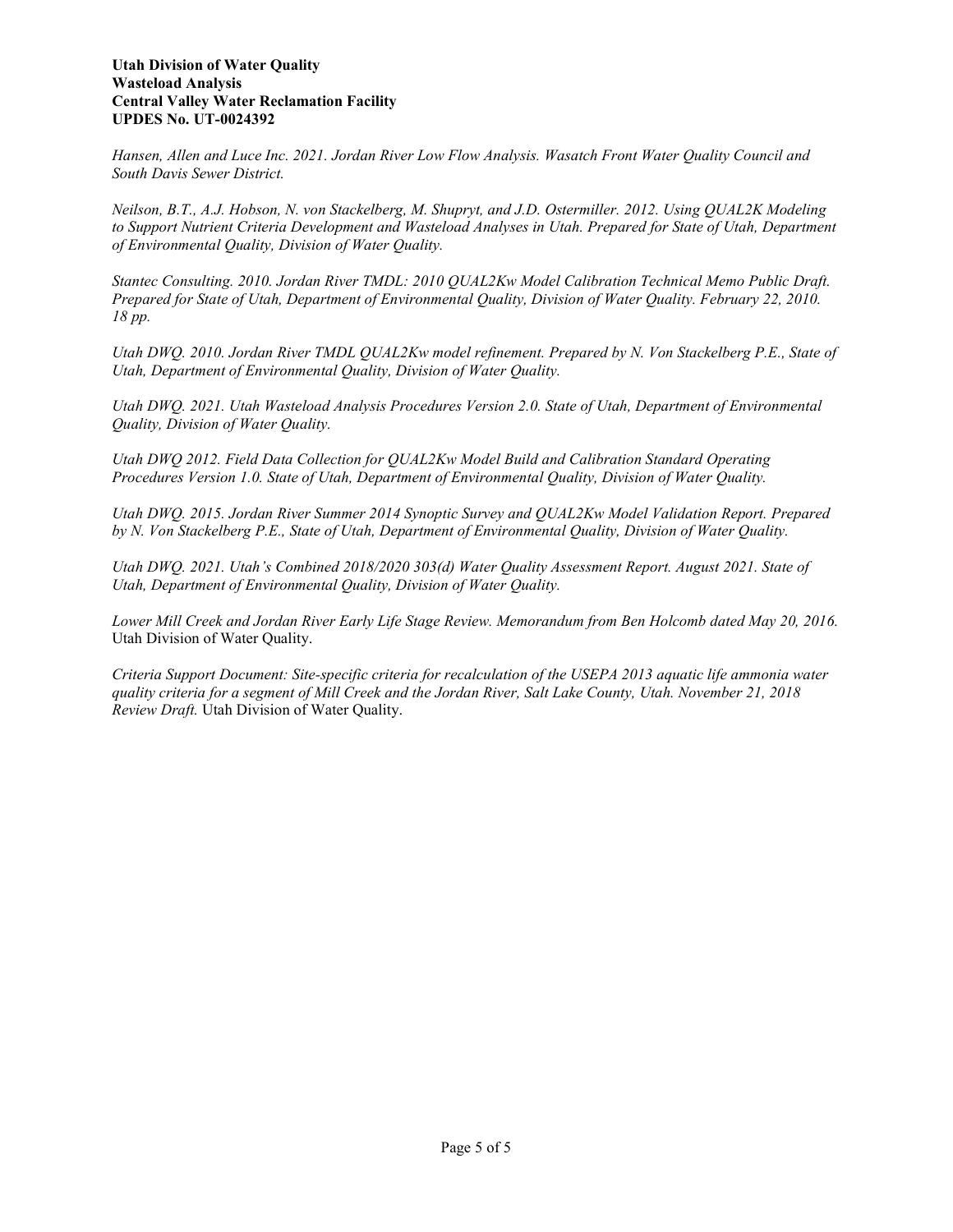#### $WASTELOAD ANALYSIS [WLA]$  = not included in the WLA Addendum: Statement of Basis

| 21-Oct-21 |
|-----------|
|           |

| <b>Facilities:</b> | <b>Central Valley Water Reclamation Facility</b> |
|--------------------|--------------------------------------------------|
| Discharging to:    | <b>Mill Creek</b>                                |

#### UPDES No: UT-0024392

#### I. Introduction

 Wasteload analyses are performed to determine point source effluent limitations necessary to maintain designated beneficial uses by evaluating projected effects of discharge concentrations on in-stream water quality. The wasteload analysis also takes into account downstream designated uses [R317-2-8, UAC]. Projected concen trations are compared to numeric water quality standards to determine acceptability. The anti-degradation policy and procedures are also considered. The primary in-stream parameters of concern may include metals (as a function of hardness), total dissolved solids (TDS), total residual chlorine (TRC), un-ionized ammonia (as a function of pH and temperature, measured and evaluated interms of total ammonia), and dissolved oxygen.

 Mathematical water quality modeling is employed to determine stream quality response to point source discharges. Models aid in the effort of anticipating stream quality at future effluent flows at critical environmental conditions (e.g., low stream flow, high temperature, high pH, etc).

 The numeric criteria in this wasteload analysis may always be modified by narrative criteria and other conditions determined by staff of the Division of Water Quality.

#### II. Receiving Water and Stream Classification

| Mill Creek:             | 2B.3A.4                                                    |
|-------------------------|------------------------------------------------------------|
| Antidegradation Review: | Level I review completed. Level II review is not required. |

#### III. Numeric Stream Standards for Protection of Aquatic Wildlife

| Total Ammonia (TNH3)                  | Varies as a function of Temperature and<br>pH Rebound. See Water Quality Standards |
|---------------------------------------|------------------------------------------------------------------------------------|
| Chronic Total Residual Chlorine (TRC) | 0.011 mg/l (4 Day Average)<br>0.019 mg/l (1 Hour Average)                          |
| Chronic Dissolved Oxygen (DO)         | 6.5 mg/l (30 Day Average)<br>5.0 mg/l (7Day Average)<br>4.0 mg/l (1 Day Average)   |
| Maximum Total Dissolved Solids        | 1200.0 mg/l                                                                        |

#### Acute and Chronic Heavy Metals (Dissolved)

|                  | 4 Day Average (Chronic) Standard |                 |                 |                      | 1 Hour Average (Acute) Standard |                   |
|------------------|----------------------------------|-----------------|-----------------|----------------------|---------------------------------|-------------------|
| <b>Parameter</b> | <b>Concentration</b>             |                 | Load*           | <b>Concentration</b> |                                 | Load*             |
| Aluminum         | 87.00 ug/l**                     | 54.415 lbs/day  |                 | 750.00               | ug/l                            | 469.092 lbs/day   |
| Arsenic          | 150.00 ug/l                      | 93.818 lbs/day  |                 | 340.00               | ug/l                            | 212.655 lbs/day   |
| Cadmium          | $1.95$ ug/l                      |                 | $1.221$ lbs/day | 5.77                 | ug/l                            | $3.606$ lbs/day   |
| Chromium III     | 218.12 ug/l                      | 136.422 lbs/day |                 | 4563.40              | ug/l                            | 2,854.205 lbs/day |
| ChromiumVI       | 11.00 ug/l                       |                 | $6.880$ lbs/day | 16.00                | ug/l                            | 10.007 lbs/day    |
| Copper           | 24.58 ug/l                       | 15.374 lbs/day  |                 | 40.74                | ug/l                            | 25.483 lbs/day    |
| Iron             |                                  |                 |                 | 1000.00              | ug/l                            | 625.456 lbs/day   |
| Lead             | 13.47 ug/l                       |                 | 8.427 lbs/day   | 345.75               | ug/l                            | 216.253 lbs/day   |
| Mercury          | $0.0120$ ug/l                    |                 | $0.008$ lbs/day | 2.40                 | ug/l                            | $1.501$ lbs/day   |
| <b>Nickel</b>    | 136.13 ug/l                      | 85.141 lbs/day  |                 | 1224.36              | ug/l                            | 765.785 lbs/day   |
| Selenium         | $4.60$ ug/l                      |                 | $2.877$ lbs/day | 20.00                | ug/l                            | 12.509 lbs/day    |
| Silver           | $N/A$ ug/l                       |                 | N/A lbs/day     | 26.60                | ug/l                            | 16.639 lbs/day    |
| Zinc             | 313.14 ug/l                      | 195.853 lbs/day |                 | 313.14               | ug/l                            | 195.853 lbs/day   |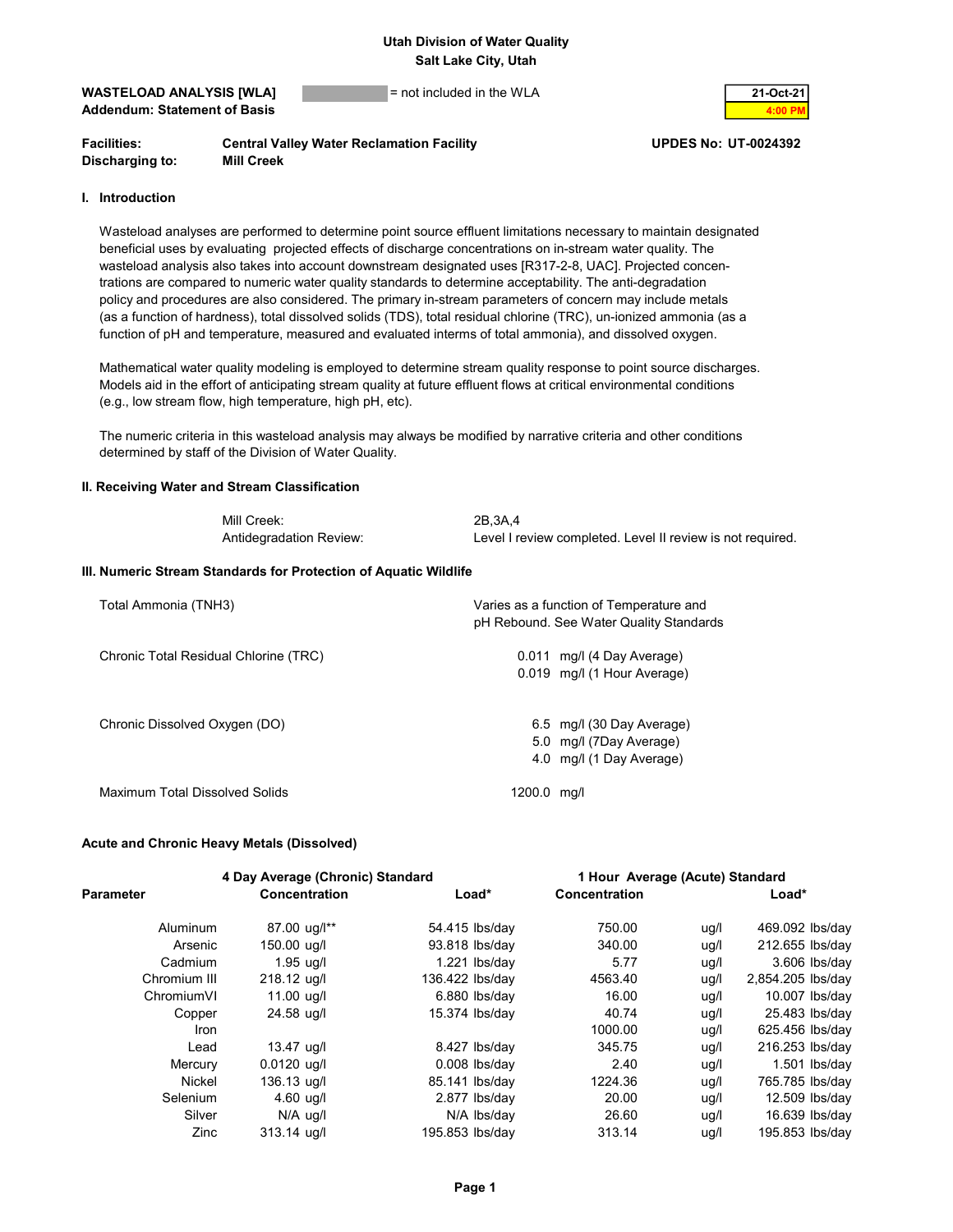\* Allowed below discharge

\*\*Chronic Aluminum standard applies only to waters with a pH < 7.0 and a Hardness < 50 mg/l as CaCO3

Metals Standards Based upon a Hardness of 310.75 mg/l as CaCO3

| 4 Day Average (Chronic) Standard |         | 1 Hour Average (Acute) Standard                            |                 |  |
|----------------------------------|---------|------------------------------------------------------------|-----------------|--|
| <b>Concentration</b>             | $Load*$ | Concentration                                              | Load*           |  |
|                                  |         | $100.0 \text{ uq/l}$                                       | lbs/day         |  |
|                                  |         | 750.0 ug/l                                                 | lbs/day         |  |
|                                  |         | $10.0$ ug/l                                                | 3.13 lbs/day    |  |
|                                  |         | $100.0 \text{ uq/l}$                                       | lbs/day         |  |
|                                  |         | $200.0$ ug/l                                               | lbs/day         |  |
|                                  |         | $100.0 \text{ u}g/l$                                       | lbs/day         |  |
|                                  |         | $50.0 \text{ uq/l}$                                        | lbs/day         |  |
|                                  |         | 1200.0 mg/l                                                | 375.27 tons/day |  |
|                                  |         | IV. Numeric Stream Standards for Protection of Agriculture |                 |  |

#### V. Numeric Stream Standards for Protection of Human Health (Class 1C Waters)

| 4 Day Average (Chronic) Standard |               | 1 Hour Average (Acute) Standard |                      |         |
|----------------------------------|---------------|---------------------------------|----------------------|---------|
| <b>Metals</b>                    | Concentration | Load*                           | <b>Concentration</b> | Load*   |
| Arsenic                          |               |                                 | ug/l                 | Ibs/day |
| Barium                           |               |                                 | ug/l                 | Ibs/day |
| Cadmium                          |               |                                 | ug/l                 | lbs/day |
| Chromium                         |               |                                 | ug/l                 | lbs/day |
| Lead                             |               |                                 | ug/l                 | lbs/day |
| Mercury                          |               |                                 | ug/l                 | Ibs/day |
| Selenium                         |               |                                 | ug/l                 | lbs/day |
| Silver                           |               |                                 | ug/l                 | lbs/day |
| Fluoride (3)                     |               |                                 | ug/l                 | lbs/day |
| to                               |               |                                 | uq/l                 | lbs/day |
| Nitrates as N                    |               |                                 | ug/l                 | lbs/day |

#### VI. Numeric Stream Standards the Protection of Human Health from Water & Fish Consumption [Toxics]

#### Maximum Conc., ug/l - Acute Standards

|                | Class 1C |         | Class 3A, 3B     |                   |  |
|----------------|----------|---------|------------------|-------------------|--|
| <b>Metals</b>  |          |         |                  |                   |  |
| Antimony       | ug/l     | lbs/day |                  |                   |  |
| Arsenic        | ug/l     | lbs/day | 4300.00 ug/l     | 3175.83 lbs/day   |  |
| Asbestos       | ug/l     | lbs/day |                  |                   |  |
| Beryllium      |          |         |                  |                   |  |
| Cadmium        |          |         |                  |                   |  |
| Chromium (III) |          |         |                  |                   |  |
| Chromium (VI)  |          |         |                  |                   |  |
| Copper         |          |         |                  |                   |  |
| Cyanide        | ug/l     | lbs/day | $2.2E + 05$ ug/l | 162484.25 lbs/day |  |
| Lead           | ug/l     | lbs/day |                  |                   |  |
| Mercury        |          |         | $0.15$ ug/l      | $0.11$ lbs/day    |  |
| Nickel         |          |         | 4600.00 ug/l     | 3397.40 lbs/day   |  |
| Selenium       | ug/l     | lbs/day |                  |                   |  |
| Silver         | ug/l     | lbs/day |                  |                   |  |
| Thallium       |          |         | $6.30$ ug/l      | 4.65 lbs/day      |  |
| Zinc           |          |         |                  |                   |  |

 There are additional standards that apply to this receiving water, but were not considered in this modeling/waste load allocation analysis.

## VII. Mathematical Modeling of Stream Quality

 Model configuration was accomplished utilizing standard modeling procedures. Data points were plotted and coefficients adjusted as required to match observed data as closely as possible.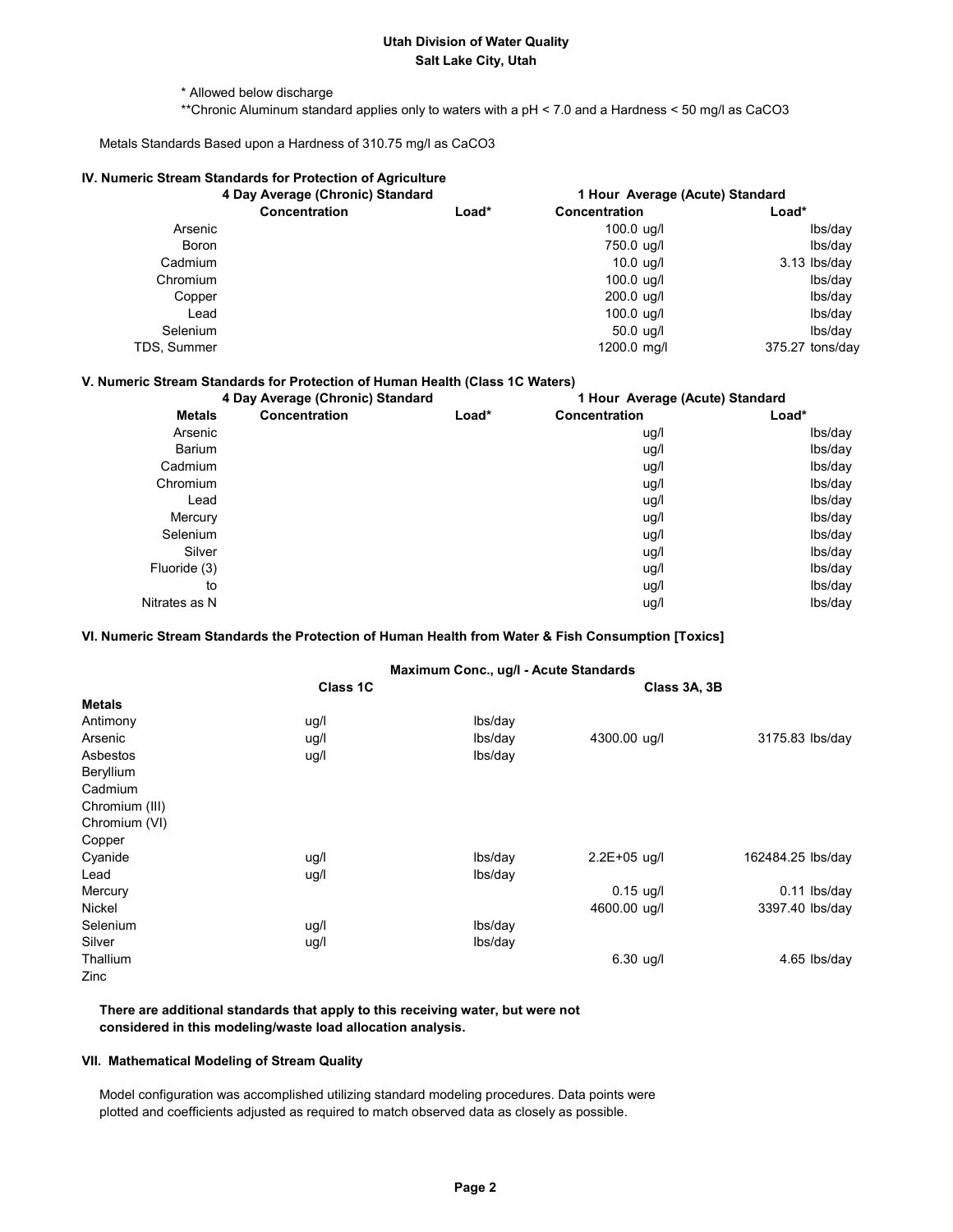The modeling approach used in this analysis included one or a combination of the following models.

 (1) The Utah River Model, Utah Division of Water Quality, 1992. Based upon STREAMDO IV (Region VIII) and Supplemental Ammonia Toxicity Models; EPA Region VIII, Sept. 1990 and QUAL2E (EPA, Athens, GA).

- (2) Utah Ammonia/Chlorine Model, Utah Division of Water Quality, 1992.
- (3) AMMTOX Model, University of Colorado, Center of Limnology, and EPA Region 8
- (4) Principles of Surface Water Quality Modeling and Control. Robert V. Thomann, et.al. Harper Collins Publisher, Inc. 1987, pp. 644.

Coefficients used in the model were based, in part, upon the following references:

 (1) Rates, Constants, and Kinetics Formulations in Surface Water Quality Modeling. Environmen tal Research Laboratory, Office of Research and Development, U.S. Environmental Protection Agency, Athens Georgia. EPA/600/3-85/040 June 1985.

 (2) Principles of Surface Water Quality Modeling and Control. Robert V. Thomann, et.al. Harper Collins Publisher, Inc. 1987, pp. 644.

### VIII. Modeling Information

 The required information for the model may include the following information for both the upstream conditions at low flow and the effluent conditions:

| Flow, Q. (cfs or MGD) | $D.O.$ mg/l                         |
|-----------------------|-------------------------------------|
| Temperature, Deg. C.  | Total Residual Chlorine (TRC), mg/l |
| pН                    | Total NH3-N, mg/l                   |
| BOD5, mg/l            | Total Dissolved Solids (TDS), mg/l  |
| Metals, ug/l          | Toxic Organics of Concern, ug/l     |

#### Other Conditions

 In addition to the upstream and effluent conditions, the models require a variety of physical and biological coefficients and other technical information. In the process of actually establishing the permit limits for an effluent, values are used based upon the available data, model calibration, literature values, site visits and best professional judgement. Model Inputs

 The following is upstream and discharge information that was utilized as inputs for the analysis. Dry washes are considered to have an upstream flow equal to the flow of the discharge.

| <b>Current Upstream Information</b> | <b>Stream</b>       |        |      |           |                  |           |            |            |
|-------------------------------------|---------------------|--------|------|-----------|------------------|-----------|------------|------------|
|                                     | <b>Critical Low</b> |        |      |           |                  |           |            |            |
|                                     | <b>Flow</b>         | Temp.  | pH   | T-NH3     | BOD <sub>5</sub> | <b>DO</b> | <b>TRC</b> | <b>TDS</b> |
|                                     | cfs                 | Deg. C |      | mg/l as N | mg/l             | mg/l      | mg/l       | mg/l       |
| Summer (Irrig. Season)              | 21.0                | 18.9   | 7.9  | 0.03      | 1.50             | 7.15      | 0.03       | 822.4      |
| Fall                                | 10.0                | 7.9    | 7.8  | 0.03      | 1.50             | ---       | 0.00       | 639.0      |
| Winter                              | 3.0                 | 8.2    | 7.8  | 0.02      | 1.50             | ---       | 0.00       | 639.0      |
| Spring                              | 10.0                | 12.7   | 7.9  | 0.03      | 2.20             | ---       | 0.07       | 639.0      |
| <b>Dissolved</b>                    | Al                  | As     | Cd   | Crill     | CrVI             | Copper    | Fe         | Pb         |
| Metals                              | uq/l                | ug/l   | ug/l | ug/l      | ug/l             | ug/l      | ug/l       | ug/l       |
| All Seasons                         | 238.00              | 3.16   | 0.07 | 1.31      | $2.65*$          | 1.28      | 0.0        | 0.15       |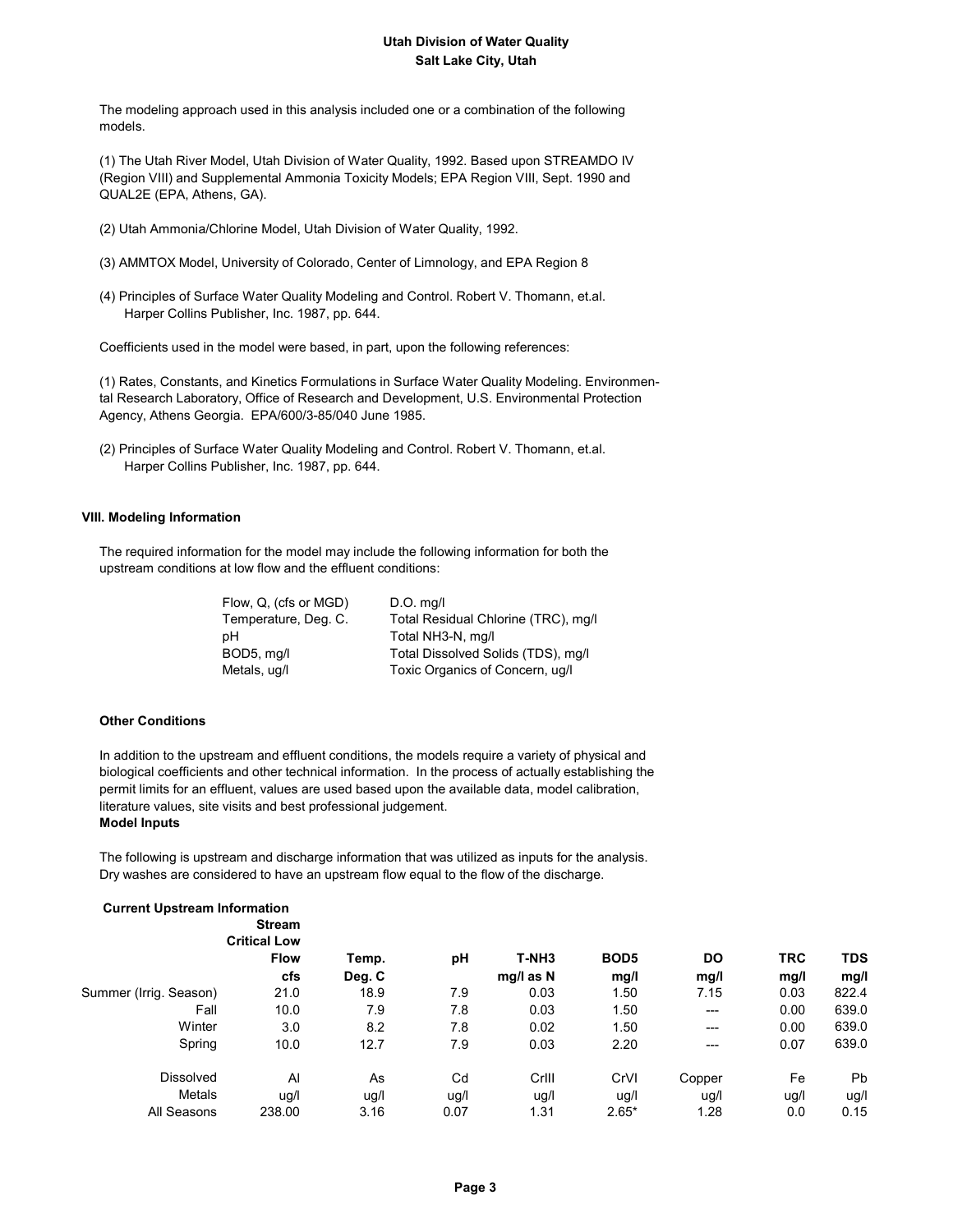| Dissolved   | Ha     | Ni   | Se   | ny.          | -<br>ᅬ     | Boron |           |
|-------------|--------|------|------|--------------|------------|-------|-----------|
| Metals      | ug/l   | ug/l | ug/i | ug/l         | ug/l       | ug/l  |           |
| All Seasons | 0.0000 | 2.50 | .08  | ሰ ኃნ<br>v.zu | ററ<br>0.ZZ | 10.0  | * 1/2 MDL |

### Projected Discharge Information

| Season | Flow, MGD | Temp. | <b>TDS</b><br>mq/l | <b>TDS</b><br>tons/day |
|--------|-----------|-------|--------------------|------------------------|
| Summer | 75,00000  | ΝA    | 982.67             | 307.26746              |
| Fall   | 75,00000  | ΝA    |                    |                        |
| Winter | 75,00000  | ΝA    |                    |                        |
| Spring | 75.00000  | ΝA    |                    |                        |

 All model numerical inputs, intermediate calculations, outputs and graphs are available for discussion, inspection and copy at the Division of Water Quality.

#### IX. Effluent Limitations

 Current State water quality standards are required to be met under a variety of conditions including in-stream flows targeted to the 7-day, 10-year low flow (R317-2-9).

 Other conditions used in the modeling effort coincide with the environmental conditions expected at low stream flows.

#### Effluent Limitation for Flow based upon Water Quality Standards

In-stream criteria of downstream segments will be met with an effluent flow maximum value as follows:

| Season | Daily Average |             |  |  |  |
|--------|---------------|-------------|--|--|--|
| Summer | 75,000 MGD    | 116,025 cfs |  |  |  |
| Fall   | 75,000 MGD    | 116,025 cfs |  |  |  |
| Winter | 75,000 MGD    | 116,025 cfs |  |  |  |
| Spring | 75,000 MGD    | 116,025 cfs |  |  |  |

#### Flow Requirement or Loading Requirement

 The calculations in this wasteload analysis utilize the maximum effluent discharge flow of 75 MGD. If the discharger is allowed to have a flow greater than 75 MGD during 7Q10 conditions, and effluent limit concentrations as indicated, then water quality standards will be violated. In order to prevent this from occuring, the permit writers must include the discharge flow limititation as indicated above; or, include loading effluent limits in the permit.

#### Effluent Limitation for Whole Effluent Toxicity (WET) based upon WET Policy

Effluent Toxicity will not occur in downstream segements if the values below are met.

| <b>Receiving</b>  |                 |                 |            |              | <b>Chronic</b>  | Acute           |
|-------------------|-----------------|-----------------|------------|--------------|-----------------|-----------------|
| <b>Water Flow</b> | <b>Effluent</b> | <b>Effluent</b> | Combined   | Totally      | IC25%           | $LC50 \%$       |
| (cfs)             | Flow (MGD)      | Flow (cfs)      | Flow (cfs) | <b>Mixed</b> | <b>Effluent</b> | <b>Effluent</b> |
| 21.00             | 75.0            | 116.0           | 137.0      | YES          | 84.7%           | EOP             |
| 10.00             | 75.0            | 116.0           | 126.0      | YES          | 92.1%           | <b>FOP</b>      |
| 3.00              | 75.0            | 116.0           | 119.0      | YES          | 97.5%           | <b>EOP</b>      |
| 10.00             | 75.0            | 116.0           | 126.0      | YES          | 92.1%           | EOP             |
|                   |                 |                 |            |              |                 |                 |

#### Effluent Limitation for Total Ammonia based upon Water Quality Standards

In-stream criteria of downstream segments for Total Ammonia will be met with an effluent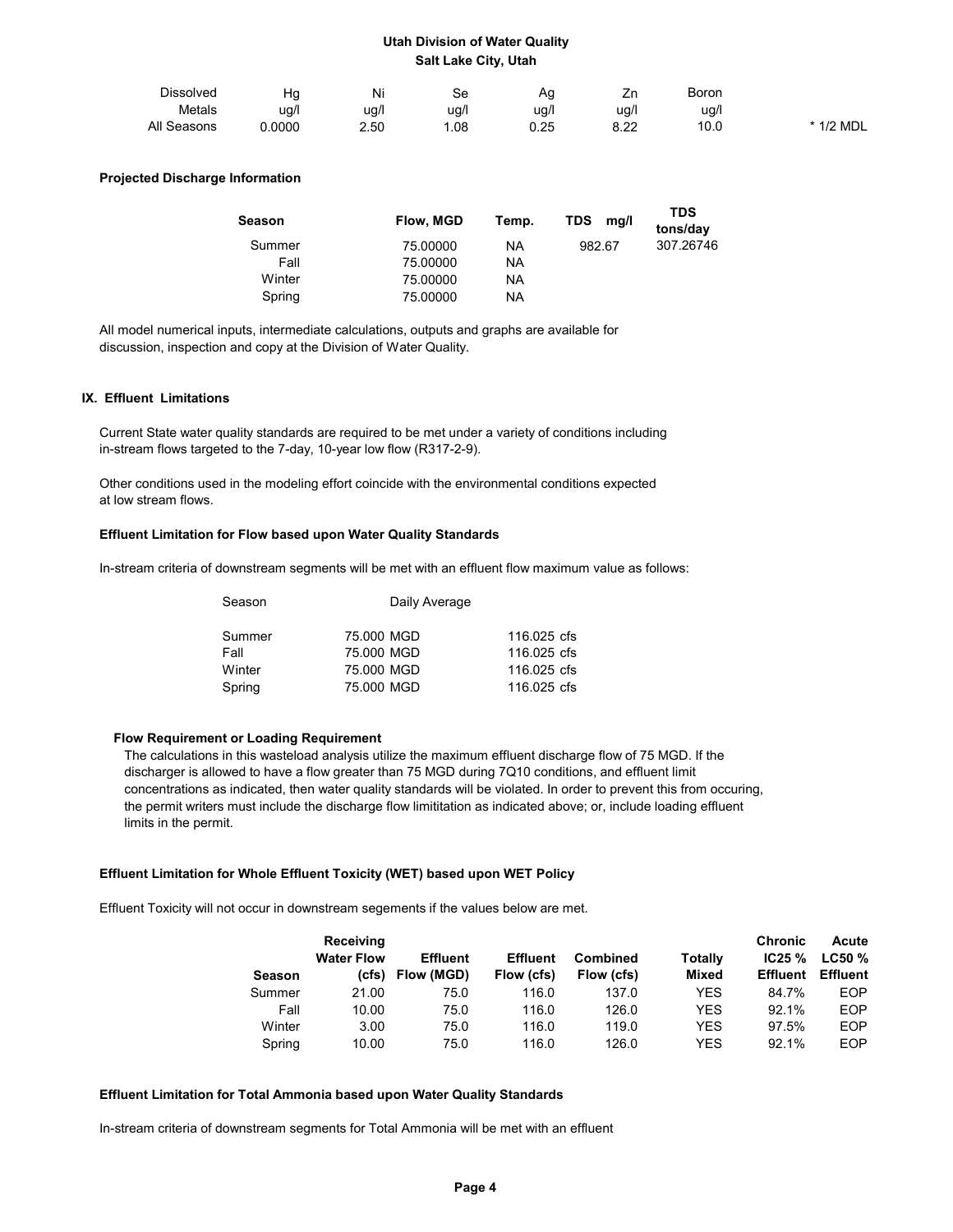limitation (expressed as Total Ammonia as N) as follows:

| Concentration                                                                                                                                                                            |           |                                                                                                                                        | Load    |  |  |
|------------------------------------------------------------------------------------------------------------------------------------------------------------------------------------------|-----------|----------------------------------------------------------------------------------------------------------------------------------------|---------|--|--|
|                                                                                                                                                                                          |           | 1,813.6                                                                                                                                | lbs/day |  |  |
|                                                                                                                                                                                          |           | 6,426.7                                                                                                                                | lbs/day |  |  |
|                                                                                                                                                                                          | mg/l as N | 2,103.5                                                                                                                                | lbs/day |  |  |
|                                                                                                                                                                                          |           | 7,791.6                                                                                                                                | lbs/day |  |  |
|                                                                                                                                                                                          |           | 2,173.9                                                                                                                                | lbs/day |  |  |
|                                                                                                                                                                                          |           | 8,153.0                                                                                                                                | lbs/day |  |  |
|                                                                                                                                                                                          |           | 1,990.7                                                                                                                                | lbs/day |  |  |
|                                                                                                                                                                                          | mg/l as N | 7,232.7                                                                                                                                | lbs/day |  |  |
| 4 Day Avg. - Chronic<br>1 Hour Avg. - Acute<br>4 Day Avg. - Chronic<br>1 Hour Avg. - Acute<br>4 Day Avg. - Chronic<br>1 Hour Avg. - Acute<br>4 Day Avg. - Chronic<br>1 Hour Avg. - Acute |           | 2.9 $mq/l$ as N<br>10.3 $mq/l$ as N<br>3.4<br>12.5 mg/l as $N$<br>$3.5 \text{ mg/l}$ as N<br>13.0 $mq/l$ as N<br>3.2 mg/l as N<br>11.6 |         |  |  |

Acute limit calculated with an Acute Zone of Initial Dilution (ZID) to be equal to 100.%.

## Effluent Limitations for Total Recoverable Metals based upon Water Quality Standards

 In-stream criteria of downstream segments for Dissolved Metals will be met with an effluent limitation as follows (based upon a hardness of 310.75 mg/l):

| 4 Day Average |             |               | 1 Hour Average |                 |               |      |      |                 |
|---------------|-------------|---------------|----------------|-----------------|---------------|------|------|-----------------|
|               |             | Concentration |                | Load            | Concentration |      | Load |                 |
| Aluminum      | N/A         |               | N/A            |                 | 796.3         | ug/l |      | $498.1$ lbs/day |
| Arsenic       | 176.58 ug/l |               |                | 71.4 lbs/day    | 370.5         | ug/l |      | $231.7$ lbs/day |
| Cadmium       | $2.29$ ug/l |               |                | $0.9$ lbs/day   | 6.3           | ug/l |      | 3.9 lbs/day     |
| Chromium III  | 257.36 ug/l |               |                | $104.0$ lbs/dav | 4.976.3       | ug/l |      | 3112.4 lbs/day  |
| Chromium VI   | 12.27 ug/l  |               |                | 5.0 lbs/day     | 17.1          | ug/l |      | 10.7 lbs/day    |
| Copper        | 28.80 ug/l  |               |                | 11.6 lbs/day    | 44.3          | ug/l |      | 27.7 lbs/day    |
| Iron          | N/A         |               | N/A            |                 | 1.090.5       | ug/l |      | $682.1$ lbs/day |
| Lead          | 15.89 ug/l  |               |                | 6.4 lbs/day     | 377.0         | ug/l |      | 235.8 lbs/day   |
| Mercury       | $0.01$ ug/l |               |                | 0.0 lbs/day     | 2.6           | ug/l |      | $1.6$ lbs/day   |
| Nickel        | 160.31 ug/l |               |                | $64.8$ lbs/day  | 1,334.9       | ug/l |      | 834.9 lbs/day   |
| Selenium      | $5.24$ ug/l |               |                | 2.1 lbs/day     | 21.7          | ug/l |      | $13.6$ lbs/day  |
| Silver        | $N/A$ ug/l  |               |                | N/A Ibs/day     | 29.0          | ug/l |      | 18.1 lbs/day    |
| Zinc          | 368.32 ug/l |               |                | $148.9$ lbs/day | 340.7         | uq/l |      | $213.1$ lbs/day |
| Cyanide       | $6.14$ ug/l |               |                | 2.5 lbs/day     | 24.0          | ug/l |      | 15.0 lbs/day    |

## Effluent Limitations for Heat/Temperature based upon Water Quality Standards

| Summer | 21.1 Deg. C. | 69.9 Deg. F |
|--------|--------------|-------------|
| Fall   | 10.0 Deg. C. | 50.0 Deg. F |
| Winter | 10.2 Deg. C. | 50.4 Deg. F |
| Spring | 14.8 Deg. C. | 58.6 Deg. F |

### Effluent Targets for Pollution Indicators Based upon Water Quality Standards

 In-stream criteria of downstream segments for Pollution Indicators will be met with an effluent limit as follows:

1 Hour Average

Concentration Loading

Gross Beta (pCi/l) 50.0 pCi/L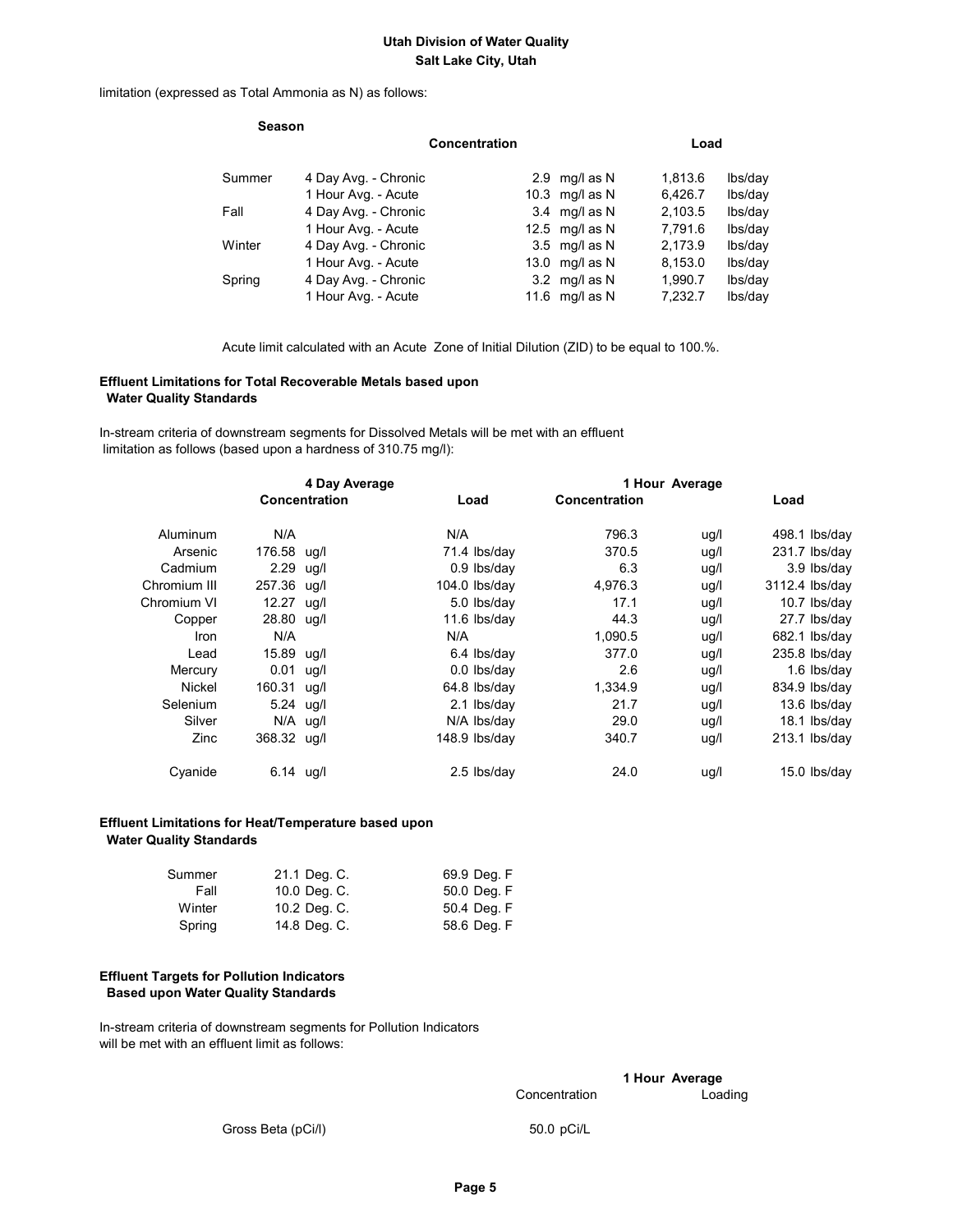| BOD (mg/l)                    | $5.0 \text{ ma/l}$    | 3127.3 lbs/day  |
|-------------------------------|-----------------------|-----------------|
| Nitrates as N                 | $4.0$ ma/l            | 2501.8 lbs/day  |
| Total Phosphorus as P         | $0.05$ ma/l           | 31.3 lbs/day    |
| <b>Total Suspended Solids</b> | $90.0 \, \text{mq/l}$ | 56291.0 lbs/day |

Note: Pollution indicator targets are for information purposes only.

## Effluent Limitations for Protection of Human Health [Toxics Rule] Based upon Water Quality Standards (Most stringent of 1C or 3A & 3B as appropriate.)

 In-stream criteria of downstream segments for Protection of Human Health [Toxics] will be met with an effluent limit as follows:

|                | <b>Maximum Concentration</b> |         |  |  |
|----------------|------------------------------|---------|--|--|
|                | <b>Concentration</b>         | Load    |  |  |
| <b>Metals</b>  |                              |         |  |  |
| Antimony       | ug/l                         | lbs/day |  |  |
| Arsenic        | ug/l                         | lbs/day |  |  |
| Asbestos       | ug/l                         | lbs/day |  |  |
| Beryllium      |                              |         |  |  |
| Cadmium        |                              |         |  |  |
| Chromium (III) |                              |         |  |  |
| Chromium (VI)  |                              |         |  |  |
| Copper         | ug/l                         | lbs/day |  |  |
| Cyanide        | ug/l                         | lbs/day |  |  |
| Lead           |                              |         |  |  |
| Mercury        | ug/l                         | lbs/day |  |  |
| Nickel         | ug/l                         | lbs/day |  |  |
| Selenium       |                              |         |  |  |
| Silver         |                              |         |  |  |
| Thallium       | ug/l                         | lbs/day |  |  |
| Zinc           |                              |         |  |  |

## Metals Effluent Limitations for Protection of All Beneficial Uses Based upon Water Quality Standards and Toxics Rule

|                | Class 4<br><b>Acute</b><br><b>Agricultural</b><br>ug/l | Class 3<br><b>Acute</b><br>Aquatic<br>Wildlife<br>ug/l | <b>Acute</b><br><b>Toxics</b><br><b>Drinking</b><br>Water<br><b>Source</b><br>ug/l | <b>Acute Toxics</b><br><b>Wildlife</b><br>ug/l | <b>1C Acute</b><br><b>Health</b><br>Criteria<br>ug/l | <b>Acute Most</b><br><b>Stringent</b><br>ug/l | Class 3<br><b>Chronic</b><br>Aquatic<br>Wildlife<br>ug/l |
|----------------|--------------------------------------------------------|--------------------------------------------------------|------------------------------------------------------------------------------------|------------------------------------------------|------------------------------------------------------|-----------------------------------------------|----------------------------------------------------------|
| Aluminum       |                                                        | 796.3                                                  |                                                                                    |                                                |                                                      | 796.3                                         | N/A                                                      |
| Antimony       |                                                        |                                                        |                                                                                    | 5078.3                                         |                                                      | 5078.3                                        |                                                          |
| Arsenic        | 118.1                                                  | 370.5                                                  |                                                                                    |                                                | 0.0                                                  | 118.1                                         | 176.6                                                    |
| Asbestos       |                                                        |                                                        |                                                                                    |                                                |                                                      | $0.00E + 00$                                  |                                                          |
| <b>Barium</b>  |                                                        |                                                        |                                                                                    |                                                |                                                      | 0.0                                           |                                                          |
| Beryllium      |                                                        |                                                        |                                                                                    |                                                |                                                      | 0.0                                           |                                                          |
| Cadmium        | 11.8                                                   | 6.3                                                    |                                                                                    |                                                | 0.0                                                  | 6.3                                           | 2.3                                                      |
| Chromium (III) |                                                        | 4976.3                                                 |                                                                                    |                                                | 0.0                                                  | 4976.3                                        | 257.4                                                    |
| Chromium (VI)  | 117.9                                                  | 17.1                                                   |                                                                                    |                                                | 0.0                                                  | 17.09                                         | 12.27                                                    |
| Copper         | 236.0                                                  | 44.3                                                   |                                                                                    |                                                |                                                      | 44.3                                          | 28.8                                                     |
| Cyanide        |                                                        | 24.0                                                   | 259819.0                                                                           |                                                |                                                      | 24.0                                          | 6.1                                                      |
| Iron           |                                                        | 1090.5                                                 |                                                                                    |                                                |                                                      | 1090.5                                        |                                                          |
| Lead           | 118.1                                                  | 377.0                                                  |                                                                                    |                                                | 0.0                                                  | 118.1                                         | 15.9                                                     |
| Mercury        |                                                        | 2.62                                                   |                                                                                    | 0.18                                           | 0.0                                                  | 0.18                                          | 0.014                                                    |
| <b>Nickel</b>  |                                                        | 1334.9                                                 |                                                                                    | 5432.6                                         |                                                      | 1334.9                                        | 160.3                                                    |
| Selenium       | 58.9                                                   | 21.7                                                   |                                                                                    |                                                | 0.0                                                  | 21.7                                          | 5.2                                                      |
| Silver         |                                                        | 29.0                                                   |                                                                                    |                                                | 0.0                                                  | 29.0                                          |                                                          |
| Thallium       |                                                        |                                                        |                                                                                    | 7.4                                            |                                                      | 7.4                                           |                                                          |
| Zinc           |                                                        | 340.7                                                  |                                                                                    |                                                |                                                      | 340.7                                         | 368.3                                                    |
| Boron          | 885.7                                                  |                                                        |                                                                                    |                                                |                                                      | 885.7                                         |                                                          |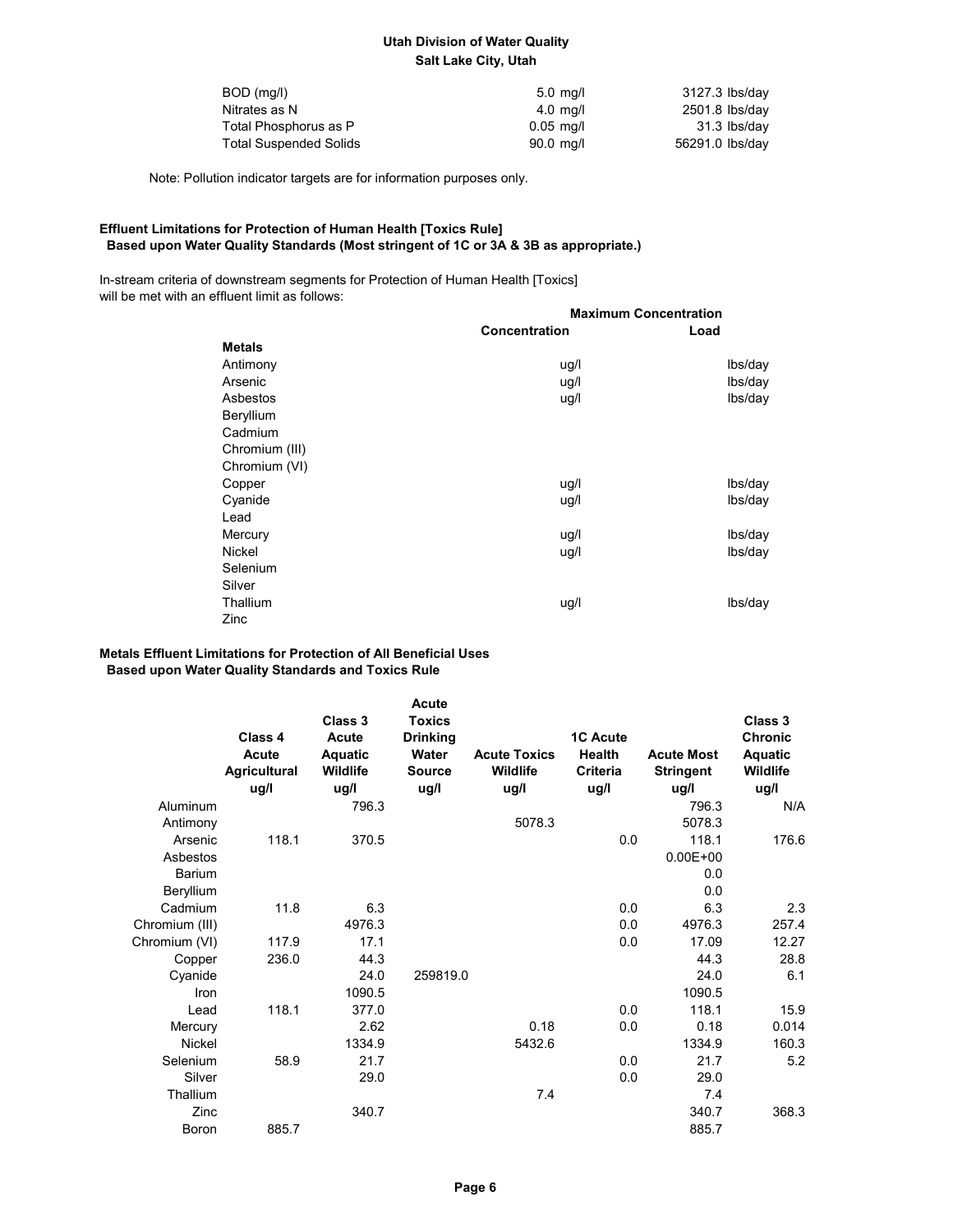## Summary Effluent Limitations for Metals [Wasteload Allocation, TMDL]

[If Acute is more stringent than Chronic, then the Chronic takes on the Acute value.]

|                | <b>WLA Acute</b><br>ug/l | <b>WLA Chronic</b><br>ug/l |                       |
|----------------|--------------------------|----------------------------|-----------------------|
| Aluminum       | 796.3                    | N/A                        |                       |
| Antimony       | 5078.28                  |                            |                       |
| Arsenic        | 118.1                    | 176.6                      | <b>Acute Controls</b> |
| Asbestos       | $0.00E + 00$             |                            |                       |
| Barium         |                          |                            |                       |
| Beryllium      |                          |                            |                       |
| Cadmium        | 6.3                      | 2.3                        |                       |
| Chromium (III) | 4976.3                   | 257                        |                       |
| Chromium (VI)  | 17.1                     | 12.3                       |                       |
| Copper         | 44.3                     | 28.8                       |                       |
| Cyanide        | 24.0                     | 6.1                        |                       |
| Iron           | 1090.5                   |                            |                       |
| Lead           | 118.1                    | 15.9                       |                       |
| Mercury        | 0.177                    | 0.014                      |                       |
| <b>Nickel</b>  | 1334.9                   | 160                        |                       |
| Selenium       | 21.7                     | 5.2                        |                       |
| Silver         | 29.0                     | N/A                        |                       |
| Thallium       | 7.4                      |                            |                       |
| Zinc           | 340.7                    | 368.3                      | <b>Acute Controls</b> |
| Boron          | 885.72                   |                            |                       |

#### X. Antidegradation Considerations

 The Utah Antidegradation Policy allows for degradation of existing quality where it is determined that such lowering of water quality is necessary to accommodate important economic or social development in the area in which the waters are protected [R317-2-3]. It has been determined that certain chemical parameters introduced by this discharge will cause an increase of the concentration of said parameters in the receiving waters. Under no conditions will the increase in concentration be allowed to interfere with existing instream water uses.

 The antidegradation rules and procedures allow for modification of effluent limits less than those based strictly upon mass balance equations utilizing 100% of the assimilative capacity of the receiving water. Additional factors include considerations for "Blue-ribbon" fisheries, special recreational areas, threatened and endangered species, and drinking water sources.

 An Antidegradation Level I Review was conducted on this discharge and its effect on the receiving water. Based upon that review, it has been determined that an Antidegradation Level II Review is not required.

## XI. Colorado River Salinity Forum Considerations

 Discharges in the Colorado River Basin are required to have their discharge at a TDS loading of less than 1.00 tons/day unless certain exemptions apply. Refer to the Forum's Guidelines for additional information allowing for an exceedence of this value. This doesn't apply to facilities that do not discharge to the Colorado River Basin.

#### XII. Summary Comments

 The mathematical modeling and best professional judgement indicate that violations of receiving water beneficial uses with their associated water quality standards, including important down stream segments, will not occur for the evaluated parameters of concern as discussed above if the effluent limitations indicated above are met.

#### XIII. Notice of UPDES Requirement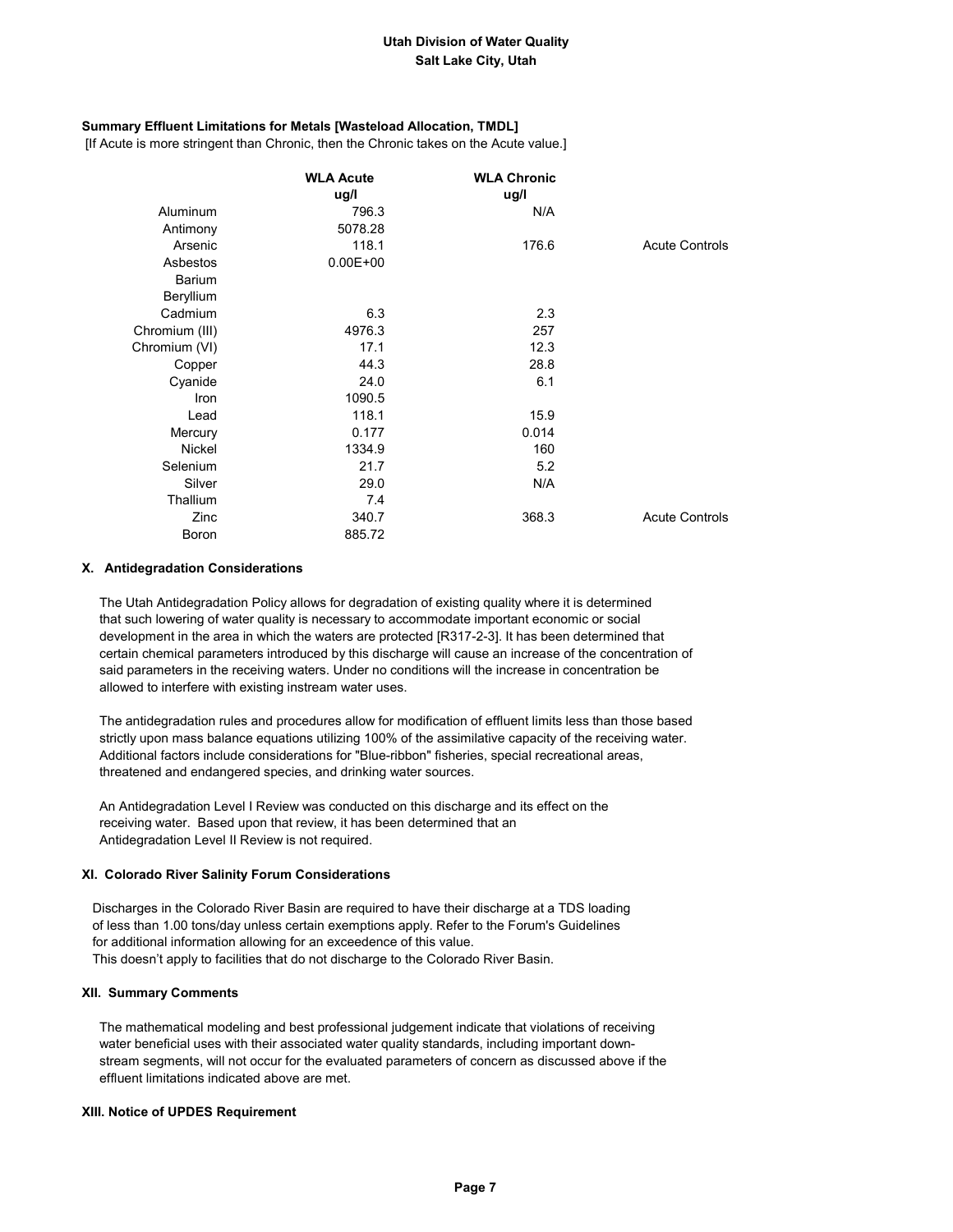This Addendum to the Statement of Basis does not authorize any entity or party to discharge to the waters of the State of Utah. That authority is granted through a UPDES permit issued by the Utah Division of Water Quality. The numbers presented here may be changed as a function of other factors. Dischargers are strongly urged to contact the Permits Section for further information. Permit writers may utilize other information to adjust these limits and/or to determine other limits based upon best available technology and other considerations provided that the values in this wasteload analysis [TMDL] are not compromised. See special provisions in Utah Water Quality Standards for adjustments in the Total Dissolved Solids values based upon background concentration.

Utah Division of Water Quality 801-538-6052 File Name: CVWRF\_WLA\_2021.xlsm

## APPENDIX - Coefficients and Other Model Information

| CBOD<br>Coeff.<br>(Kd)20<br>$1$ /day<br>2.000                    | CBOD<br>Coeff.<br><b>FORCED</b><br>(Kd)/day<br>0.000            | <b>CBOD</b><br>Coeff.<br>(Ka)T<br>$1$ /day<br>1.899 | REAER.<br>Coeff.<br>(Ka)20<br>(Ka)/day<br>17.714 | REAER.<br>Coeff.<br><b>FORCED</b><br>$1$ /day<br>0.000 | REAER.<br>Coeff.<br>(Ka)T<br>$1$ /day<br>17.248 | <b>NBOD</b><br>Coeff.<br>(Kn)20<br>$1$ /day<br>0.250 | <b>NBOD</b><br>Coeff.<br>(Kn)T<br>$1$ /day<br>0.229 |
|------------------------------------------------------------------|-----------------------------------------------------------------|-----------------------------------------------------|--------------------------------------------------|--------------------------------------------------------|-------------------------------------------------|------------------------------------------------------|-----------------------------------------------------|
| Open                                                             | Open                                                            | NH <sub>3</sub>                                     | NH <sub>3</sub>                                  | $NO2+NO3$                                              | NO2+NO3                                         | TRC                                                  | <b>TRC</b>                                          |
| Coeff.                                                           | Coeff.                                                          | <b>LOSS</b>                                         |                                                  | <b>LOSS</b>                                            |                                                 | Decay                                                |                                                     |
| (K4)20                                                           | (K4)T                                                           | (K5)20                                              | (K5)T                                            | (K6)20                                                 | (K6)T                                           | K(Cl)20                                              | K(Cl)(T)                                            |
| $1$ /day                                                         | $1$ /day                                                        | $1$ /day                                            | $1$ /day                                         | $1$ /day                                               | $1$ /day                                        | $1$ /day                                             | $1$ /day                                            |
| 0.000                                                            | 0.000                                                           | 4.000                                               | 3.799                                            | 0.000                                                  | 0.000                                           | 32.000                                               | 29.974                                              |
| <b>BENTHIC</b><br><b>DEMAND</b><br>(SOD)20<br>qm/m2/day<br>1.000 | <b>BENTHIC</b><br><b>DEMAND</b><br>(SOD)T<br>gm/m2/day<br>0.932 |                                                     |                                                  |                                                        |                                                 |                                                      |                                                     |
| K <sub>1</sub>                                                   | K <sub>2</sub>                                                  | K3                                                  | K4                                               | K <sub>5</sub>                                         | K6                                              | K(Cl)                                                | S                                                   |
| <b>CBOD</b>                                                      | Reaer.                                                          | NH <sub>3</sub>                                     | Open                                             | NH <sub>3</sub> Loss                                   | $NO2+3$                                         | <b>TRC</b>                                           | <b>Benthic</b>                                      |
| {theta}                                                          | ${theta}$                                                       | ${theta}$                                           | ${theta}$                                        | {theta}                                                | ${theta}$                                       | ${theta}$                                            | ${theta}$                                           |
| 1.0                                                              | 1.0                                                             | 1.1                                                 | 1.0                                              | 1.0                                                    | 1.0                                             | 1.1                                                  | 1.1                                                 |

## Antidegredation Review

An antidegradation review (ADR) was conducted to determine whether the proposed activity complies with the applicable antidegradation requirements for receiving waters that may be affected. The Level I ADR evaluated the criteria of R317-2-3.5(b) and determined that a Level II antidegradation Review is not required.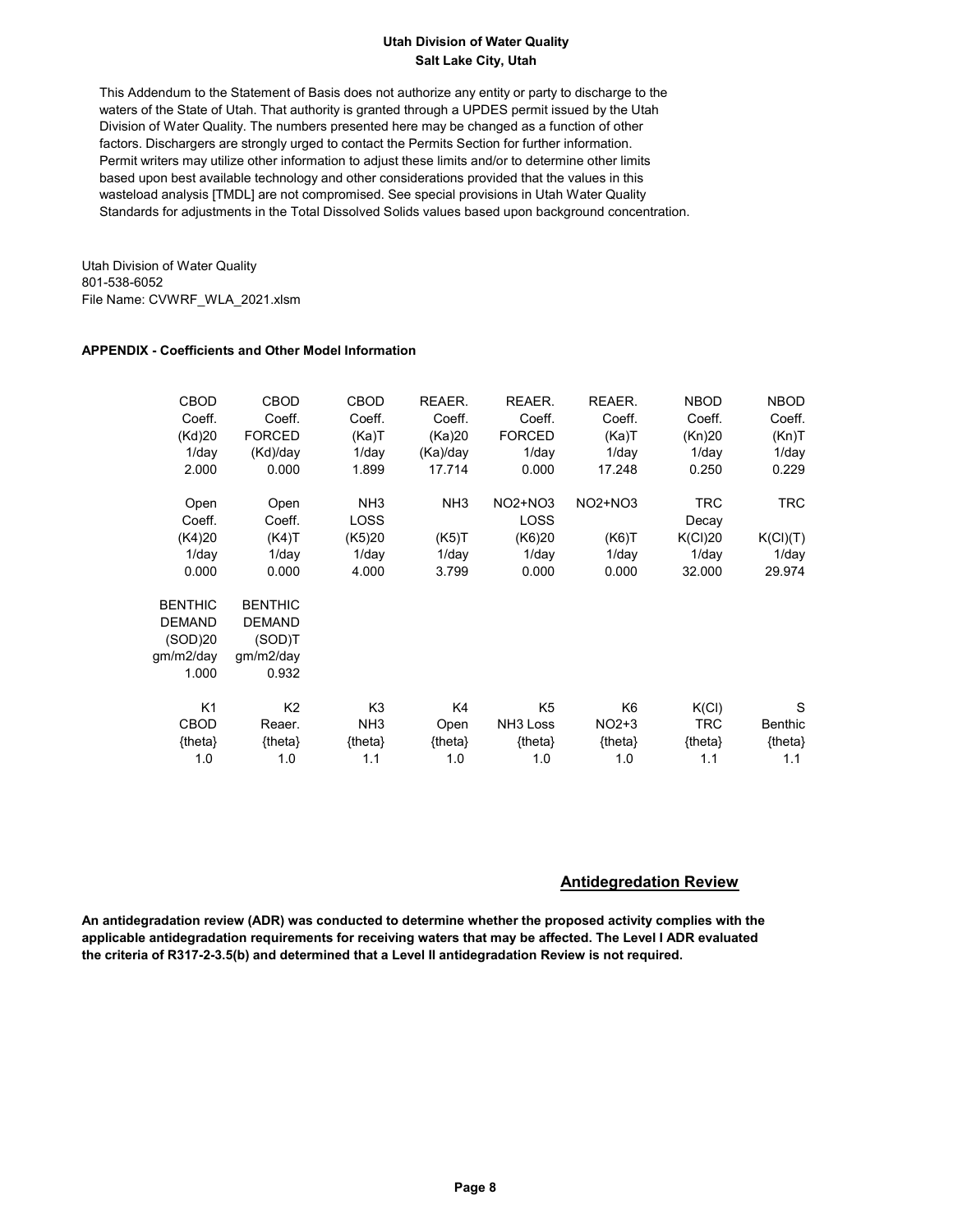## **WASTELOAD ANALYSIS [WLA]** = not included in the WLA **20-Oct-21 Addendum: Statement of Basis**



**Facilities: Central Valley Water Reclamation Facility UPDES No: UT-0024392 Discharging to: Jordan River**

### **I. Introduction**

 Wasteload analyses are performed to determine point source effluent limitations necessary to maintain designated beneficial uses by evaluating projected effects of discharge concentrations on in-stream water quality. The wasteload analysis also takes into account downstream designated uses [R317-2-8, UAC]. Projected concen trations are compared to numeric water quality standards to determine acceptability. The anti-degradation policy and procedures are also considered. The primary in-stream parameters of concern may include metals (as a function of hardness), total dissolved solids (TDS), total residual chlorine (TRC), un-ionized ammonia (as a function of pH and temperature, measured and evaluated interms of total ammonia), and dissolved oxygen.

 Mathematical water quality modeling is employed to determine stream quality response to point source discharges. Models aid in the effort of anticipating stream quality at future effluent flows at critical environmental conditions (e.g., low stream flow, high temperature, high pH, etc).

 The numeric criteria in this wasteload analysis may always be modified by narrative criteria and other conditions determined by staff of the Division of Water Quality.

#### **II. Receiving Water and Stream Classification**

| Jordan River:           | 2B.3B.4                                                    |
|-------------------------|------------------------------------------------------------|
| Antidegradation Review: | Level I review completed. Level II review is not required. |

#### **III. Numeric Stream Standards for Protection of Aquatic Wildlife**

| Total Ammonia (TNH3)                  | Varies as a function of Temperature and<br>pH Rebound. See Water Quality Standards |
|---------------------------------------|------------------------------------------------------------------------------------|
| Chronic Total Residual Chlorine (TRC) | $0.011$ mg/l (4 Day Average)<br>0.019 mg/l (1 Hour Average)                        |
| Chronic Dissolved Oxygen (DO)         | 5.5 mg/l (30 Day Average)<br>4.0 mg/l (7Day Average)<br>3.0 mg/l (1 Day Average)   |
| Maximum Total Dissolved Solids        | 1200.0 mg/l                                                                        |

#### **Acute and Chronic Heavy Metals (Dissolved)**

|              |                           | 4 Day Average (Chronic) Standard |               | 1 Hour Average (Acute) Standard |                   |
|--------------|---------------------------|----------------------------------|---------------|---------------------------------|-------------------|
| Parameter    | Concentration             | Load*                            | Concentration |                                 | $Load*$           |
| Aluminum     | 87.00 ug/l**              | 65.350 lbs/day                   | 750.00        | ug/l                            | 563.366 lbs/day   |
| Arsenic      | 150.00 ug/l               | 112.673 lbs/day                  | 340.00        | ug/l                            | 255.393 lbs/day   |
| Cadmium      | $2.41$ ug/l               | $1.808$ lbs/day                  | 7.45          | ug/l                            | 5.599 lbs/day     |
| Chromium III | 270.40 ug/l               | 203.113 lbs/day                  | 5657.30       | ug/l                            | 4,249.508 lbs/day |
| ChromiumVI   | 11.00 ug/l                | 8.263 lbs/day                    | 16.00         | uq/l                            | 12.018 lbs/day    |
| Copper       | 30.76 ug/l                | 23.104 lbs/day                   | 52.17         | ug/l                            | 39.186 lbs/day    |
| Iron         |                           |                                  | 1000.00       | ug/l                            | 751.155 lbs/day   |
| Lead         | 18.82 ug/l                | 14.134 lbs/day                   | 482.86        | ug/l                            | 362.699 lbs/day   |
| Mercury      | $0.0120$ ug/l             | $0.009$ lbs/day                  | 2.40          | ug/l                            | $1.803$ lbs/day   |
| Nickel       | 169.96 ug/l               | 127.663 lbs/day                  | 1528.65       | ug/l                            | 1,148.252 lbs/day |
| Selenium     | $4.60$ ug/l               | 3.455 lbs/day                    | 20.00         | ug/l                            | 15.023 lbs/day    |
| Silver       | N/A ug/l                  | N/A lbs/day                      | 41.78         | ug/l                            | 31.380 lbs/day    |
| Zinc         | 391.09 ug/l               | 293.770 lbs/day                  | 391.09        | ug/l                            | 293.770 lbs/day   |
|              | * Allowed holow discharge |                                  |               |                                 |                   |

Allowed below discharge

\*\*Chronic Aluminum standard applies only to waters with a pH < 7.0 and a Hardness < 50 mg/l as CaCO3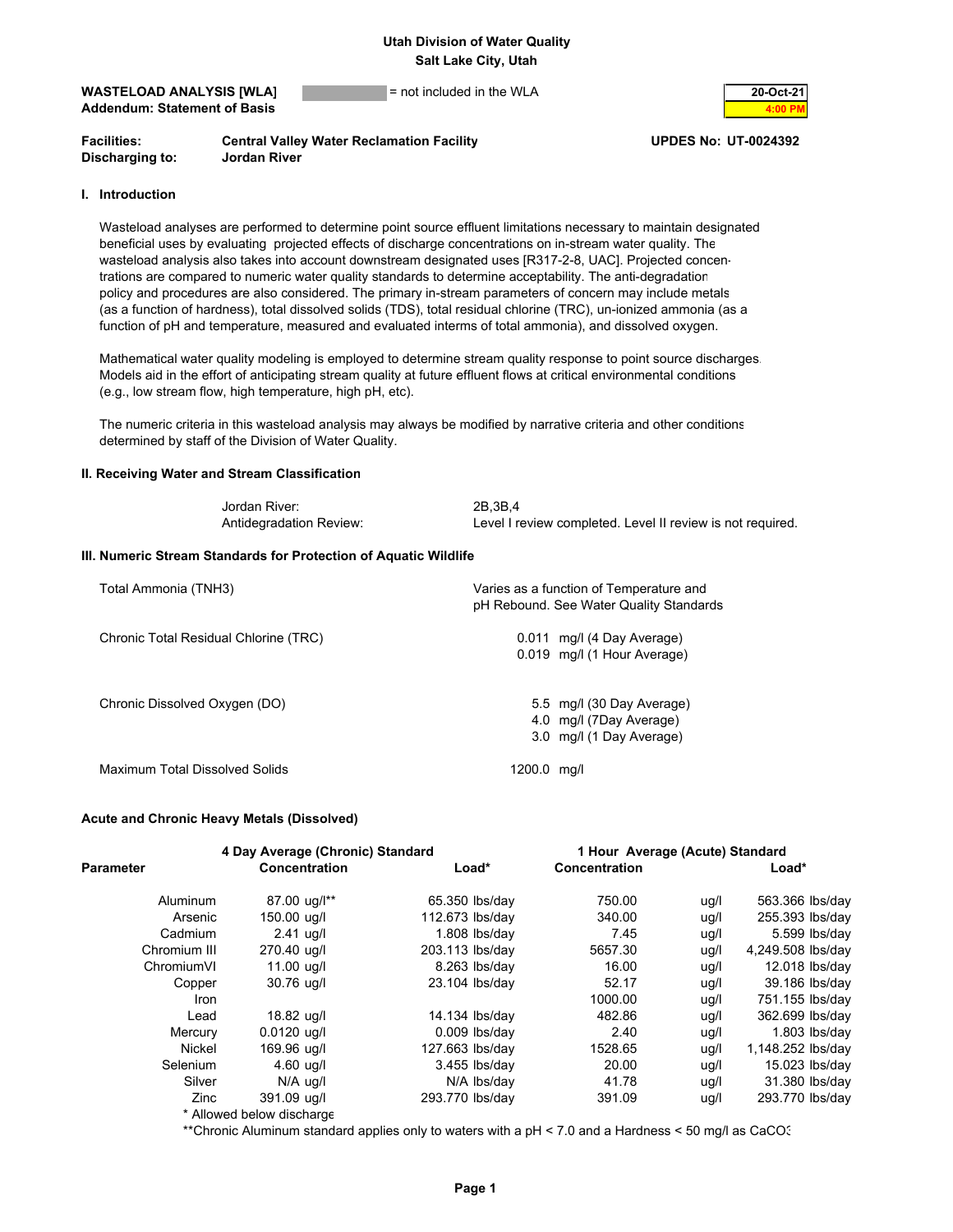Metals Standards Based upon a Hardness of 403.97 mg/l as CaCO3

## **IV. Numeric Stream Standards for Protection of Agriculture**

|              | 4 Day Average (Chronic) Standard |       | 1 Hour Average (Acute) Standard |                 |
|--------------|----------------------------------|-------|---------------------------------|-----------------|
|              | <b>Concentration</b>             | Load* | <b>Concentration</b>            | Load*           |
| Arsenic      |                                  |       | $100.0 \text{ uq/l}$            | lbs/day         |
| <b>Boron</b> |                                  |       | 750.0 ug/l                      | lbs/day         |
| Cadmium      |                                  |       | $10.0$ ug/l                     | 3.76 lbs/day    |
| Chromium     |                                  |       | $100.0 \text{ u}g/l$            | lbs/day         |
| Copper       |                                  |       | 200.0 ug/l                      | lbs/day         |
| Lead         |                                  |       | $100.0$ ug/l                    | lbs/day         |
| Selenium     |                                  |       | $50.0 \text{ uq/l}$             | lbs/day         |
| TDS, Summer  |                                  |       | 1200.0 mg/l                     | 450.69 tons/day |

#### **V. Numeric Stream Standards for Protection of Human Health (Class 1C Waters)**

|               | 4 Day Average (Chronic) Standard |       | 1 Hour Average (Acute) Standard |         |  |
|---------------|----------------------------------|-------|---------------------------------|---------|--|
| <b>Metals</b> | Concentration                    | Load* | <b>Concentration</b>            | Load*   |  |
| Arsenic       |                                  |       | ug/l                            | lbs/day |  |
| <b>Barium</b> |                                  |       | ug/l                            | lbs/day |  |
| Cadmium       |                                  |       | ug/l                            | lbs/day |  |
| Chromium      |                                  |       | ug/l                            | lbs/day |  |
| Lead          |                                  |       | ug/l                            | lbs/day |  |
| Mercury       |                                  |       | ug/l                            | lbs/day |  |
| Selenium      |                                  |       | ug/l                            | lbs/day |  |
| Silver        |                                  |       | ug/l                            | lbs/day |  |
| Fluoride (3)  |                                  |       | ug/l                            | lbs/day |  |
| to            |                                  |       | ug/l                            | lbs/day |  |
| Nitrates as N |                                  |       | ug/l                            | lbs/day |  |

#### **VI. Numeric Stream Standards the Protection of Human Health from Water & Fish Consumption [Toxics]**

#### **Maximum Conc., ug/l - Acute Standards**

|                | Class 1C |         | Class 3A, 3B     |                   |
|----------------|----------|---------|------------------|-------------------|
| <b>Metals</b>  |          |         |                  |                   |
| Antimony       | ug/l     | lbs/day |                  |                   |
| Arsenic        | ug/l     | lbs/day | 4300.00 ug/l     | 6907.33 lbs/day   |
| Asbestos       | ug/l     | lbs/day |                  |                   |
| Beryllium      |          |         |                  |                   |
| Cadmium        |          |         |                  |                   |
| Chromium (III) |          |         |                  |                   |
| Chromium (VI)  |          |         |                  |                   |
| Copper         |          |         |                  |                   |
| Cyanide        | ug/l     | lbs/day | $2.2E + 05$ ug/l | 353398.05 lbs/day |
| Lead           | ug/l     | lbs/day |                  |                   |
| Mercury        |          |         | $0.15$ ug/l      | $0.24$ lbs/day    |
| Nickel         |          |         | 4600.00 ug/l     | 7389.23 lbs/day   |
| Selenium       | ug/l     | lbs/day |                  |                   |
| Silver         | ug/l     | lbs/day |                  |                   |
| Thallium       |          |         | $6.30$ ug/l      | $10.12$ lbs/day   |
| Zinc           |          |         |                  |                   |

 **There are additional standards that apply to this receiving water, but were not considered in this modeling/waste load allocation analysis.**

#### **VII. Mathematical Modeling of Stream Quality**

 Model configuration was accomplished utilizing standard modeling procedures. Data points were plotted and coefficients adjusted as required to match observed data as closely as possible.

 The modeling approach used in this analysis included one or a combination of the following models.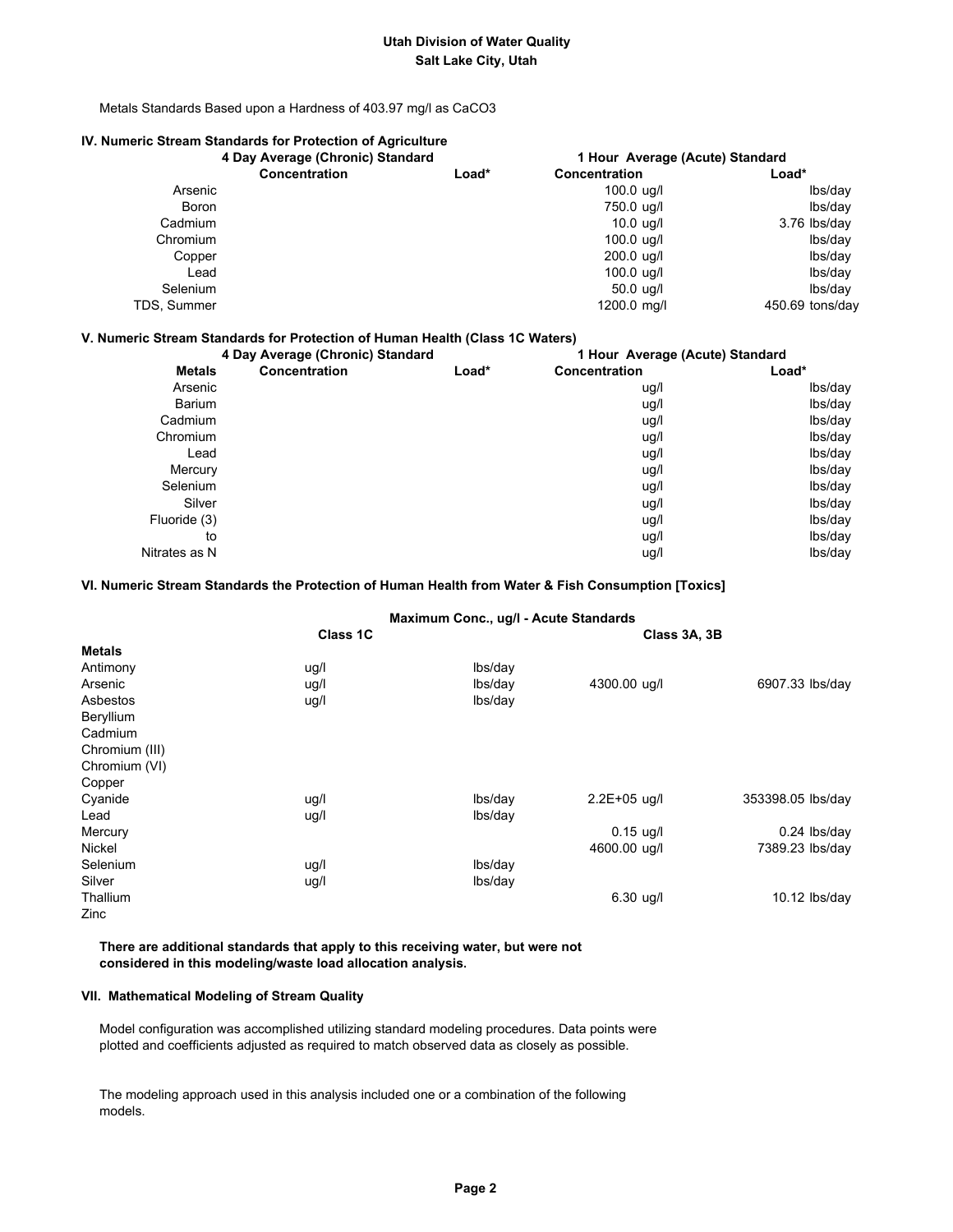(1) The Utah River Model, Utah Division of Water Quality, 1992. Based upon STREAMDO IV (Region VIII) and Supplemental Ammonia Toxicity Models; EPA Region VIII, Sept. 1990 and QUAL2E (EPA, Athens, GA).

- (2) Utah Ammonia/Chlorine Model, Utah Division of Water Quality, 1992.
- (3) AMMTOX Model, University of Colorado, Center of Limnology, and EPA Region 8
- (4) Principles of Surface Water Quality Modeling and Control. Robert V. Thomann, et.al. Harper Collins Publisher, Inc. 1987, pp. 644.

Coefficients used in the model were based, in part, upon the following references:

 (1) Rates, Constants, and Kinetics Formulations in Surface Water Quality Modeling. Environmen tal Research Laboratory, Office of Research and Development, U.S. Environmental Protection Agency, Athens Georgia. EPA/600/3-85/040 June 1985.

 (2) Principles of Surface Water Quality Modeling and Control. Robert V. Thomann, et.al. Harper Collins Publisher, Inc. 1987, pp. 644.

## **VIII. Modeling Information**

 The required information for the model may include the following information for both the upstream conditions at low flow and the effluent conditions:

| Flow, Q, (cfs or MGD) | $D.O.$ mg/l                         |
|-----------------------|-------------------------------------|
| Temperature, Deg. C.  | Total Residual Chlorine (TRC), mg/l |
| рH                    | Total NH3-N, mg/l                   |
| BOD5, mg/l            | Total Dissolved Solids (TDS), mg/l  |
| Metals, ug/l          | Toxic Organics of Concern, ug/l     |

### **Other Conditions**

 In addition to the upstream and effluent conditions, the models require a variety of physical and biological coefficients and other technical information. In the process of actually establishing the permit limits for an effluent, values are used based upon the available data, model calibration, literature values, site visits and best professional judgement.  **Model Inputs**

 The following is upstream and discharge information that was utilized as inputs for the analysis. Dry washes are considered to have an upstream flow equal to the flow of the discharge.

| <b>Current Upstream Information</b> | <b>Stream</b>       |        |      |                   |                  |              |            |             |
|-------------------------------------|---------------------|--------|------|-------------------|------------------|--------------|------------|-------------|
|                                     | <b>Critical Low</b> |        |      |                   |                  |              |            |             |
|                                     | <b>Flow</b>         | Temp.  | pH   | T-NH <sub>3</sub> | BOD <sub>5</sub> | <b>DO</b>    | <b>TRC</b> | <b>TDS</b>  |
|                                     | cfs                 | Deg. C |      | mg/l as N         | mg/l             | mg/l         | mg/l       | mg/l        |
| Summer (Irrig. Season)              | 182.0               | 18.7   | 8.0  | 0.22              | 4.92             | 7.18         | 0.00       | 1248.8      |
| Fall                                | 133.0               | 10.9   | 8.0  | 0.34              | 3.44             | $---$        | 0.00       | 1158.0      |
| Winter                              | 122.0               | 6.3    | 8.0  | 0.44              | 3.94             | $---$        | 0.00       | 1158.0      |
| Spring                              | 116.0               | 12.5   | 8.0  | 0.24              | 3.25             | ---          | 0.00       | 1158.0      |
| <b>Dissolved</b>                    | Al                  | As     | Cd   | Crill             | CrVI             | Copper       | Fe         | Pb          |
| Metals                              | ug/l                | ug/l   | ug/l | ug/l              | ug/l             | ug/l         | ug/l       | ug/l        |
| All Seasons                         | 221.00              | 42.77  | 0.34 | 4.45              | $2.65*$          | 5.36         | 0.0        | 2.74        |
| <b>Dissolved</b>                    | Hg                  | Ni     | Se   | Ag                | Zn               | <b>Boron</b> |            |             |
| Metals                              | ug/l                | ug/l   | ug/l | ug/l              | ug/l             | ug/l         |            |             |
| All Seasons                         | 0.0000              | 3.38   | 2.47 | 1.17              | 19.93            | 10.0         |            | $*$ 1/2 MDL |

#### **Projected Discharge Information**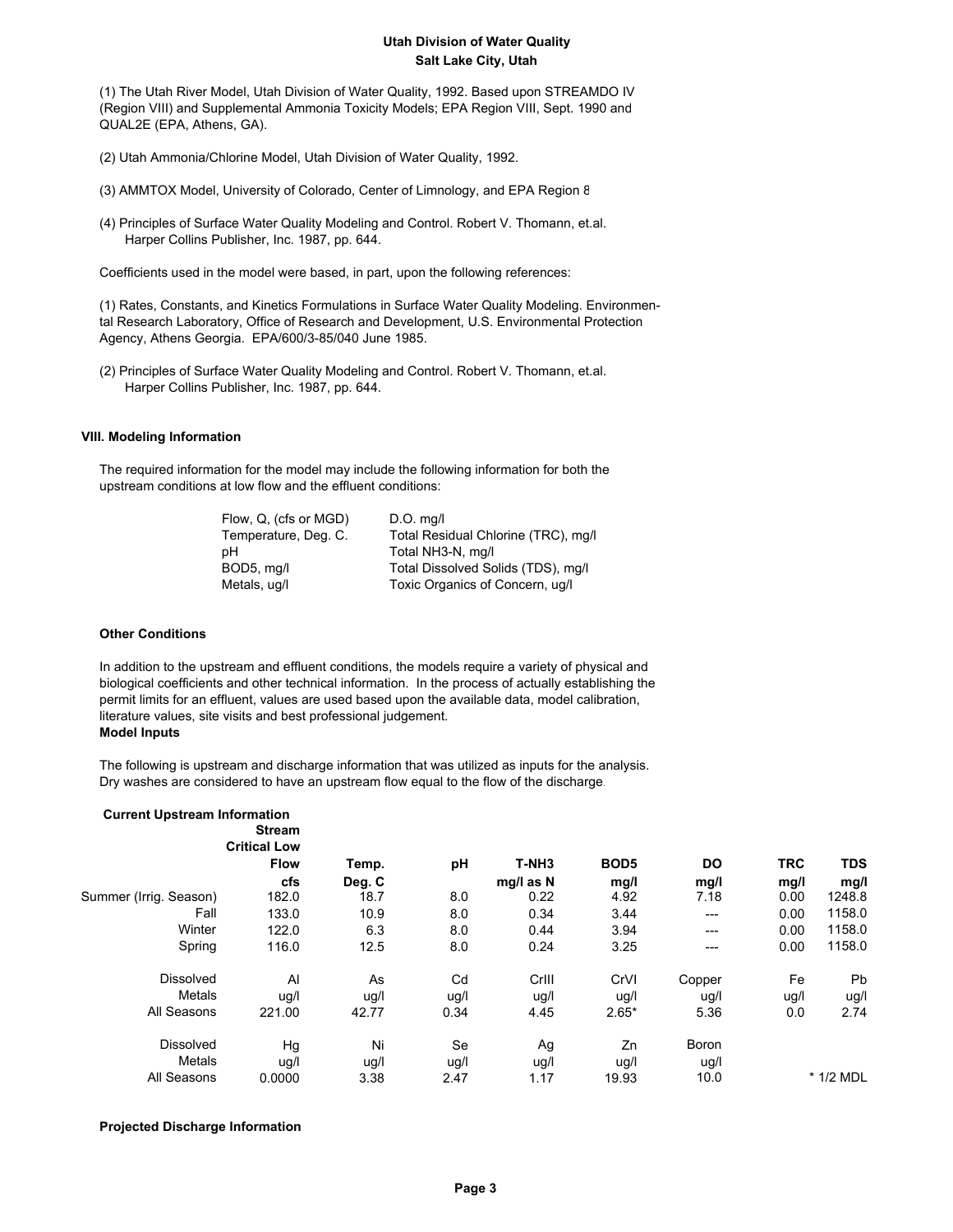| Season | Flow, MGD | Temp. | <b>TDS</b><br>mg/l | <b>TDS</b><br>tons/day |
|--------|-----------|-------|--------------------|------------------------|
| Summer | 75.00000  | ΝA    | 982.67             | 307.26746              |
| Fall   | 75,00000  | ΝA    |                    |                        |
| Winter | 75.00000  | ΝA    |                    |                        |
| Spring | 75.00000  | ΝA    |                    |                        |

 All model numerical inputs, intermediate calculations, outputs and graphs are available for discussion, inspection and copy at the Division of Water Quality.

#### **IX. Effluent Limitations**

 Current State water quality standards are required to be met under a variety of conditions including in-stream flows targeted to the 7-day, 10-year low flow (R317-2-9).

 Other conditions used in the modeling effort coincide with the environmental conditions expected at low stream flows.

#### **Effluent Limitation for Flow based upon Water Quality Standards**

In-stream criteria of downstream segments will be met with an effluent flow maximum value as follows:

| Season | Daily Average |             |  |
|--------|---------------|-------------|--|
| Summer | 75,000 MGD    | 116,025 cfs |  |
| Fall   | 75,000 MGD    | 116,025 cfs |  |
| Winter | 75,000 MGD    | 116,025 cfs |  |
| Spring | 75,000 MGD    | 116,025 cfs |  |

#### **Flow Requirement or Loading Requirement**

 The calculations in this wasteload analysis utilize the maximum effluent discharge flow of 75 MGD. If the discharger is allowed to have a flow greater than 75 MGD during 7Q10 conditions, and effluent limit concentrations as indicated, then water quality standards will be violated. In order to prevent this from occuring, the permit writers must include the discharge flow limititation as indicated above; or, include loading effluent limits in the permit.

#### **Effluent Limitation for Whole Effluent Toxicity (WET) based upon WET Policy**

Effluent Toxicity will not occur in downstream segements if the values below are met.

| <b>WET Requirements</b> | LC50 > | <b>EOP Effluent</b> | [Acute]   |
|-------------------------|--------|---------------------|-----------|
|                         | IC25 > | 38.9% Effluent      | [Chronic] |

#### **Effluent Limitations for Total Recoverable Metals based upon Water Quality Standards**

 In-stream criteria of downstream segments for Dissolved Metals will be met with an effluent limitation as follows (based upon a hardness of 403.97 mg/l):

| 4 Day Average |             |                      | 1 Hour Average  |               |      |                 |
|---------------|-------------|----------------------|-----------------|---------------|------|-----------------|
|               |             | <b>Concentration</b> | Load            | Concentration |      | Load            |
| Aluminum      | N/A         |                      | N/A             | 1.164.9       | ug/l | 875.0 lbs/day   |
| Arsenic       | 318.21 ug/l |                      | $128.6$ lbs/day | 573.1         | ug/l | $430.5$ lbs/day |
| Cadmium       | 5.64 ug/l   |                      | 2.3 lbs/day     | 13.0          | ug/l | 9.8 lbs/day     |
| Chromium III  | 687.58 ug/l |                      | $278.0$ lbs/day | 10,090.9      | ug/l | 7579.8 lbs/day  |
| Chromium VI   | 22.02 ug/l  |                      | 8.9 lbs/day     | 25.4          | ug/l | 19.1 lbs/day    |
| Copper        | 70.60 ug/l  |                      | 28.5 lbs/day    | 88.9          | ug/l | 66.8 lbs/day    |
| <b>Iron</b>   | N/A         |                      | N/A             | 1,784.3       | ug/l | 1340.3 lbs/day  |
| Lead          | 44.04 ug/l  |                      | 17.8 lbs/day    | 859.4         | ug/l | 645.6 lbs/day   |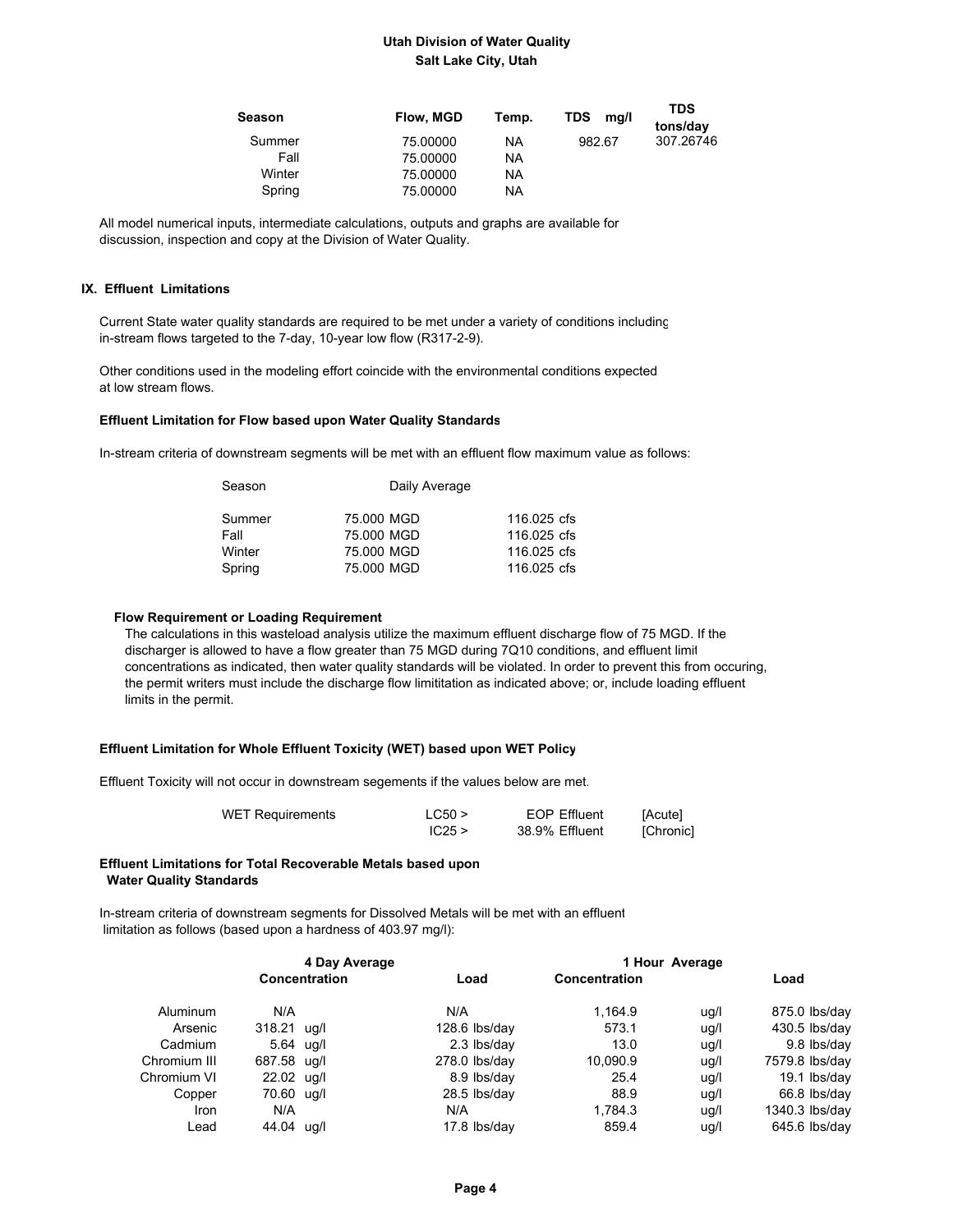| Mercury  | $0.03$ ug/l | $0.0$ lbs/day   | 4.3     | uq/l | 3.2 lbs/day        |
|----------|-------------|-----------------|---------|------|--------------------|
| Nickel   | 431.26 ug/l | $174.3$ lbs/day | 2.724.9 | uq/l | 2046.9 lbs/day     |
| Selenium | 7.95 ug/l   | 3.2 lbs/day     | 33.8    | uq/l | 25.4 lbs/day       |
| Silver   | $N/A$ ug/l  | N/A lbs/day     | 73.6    | uq/l | 55.3 $\frac{1}{3}$ |
| Zinc     | 973.31 ug/l | 393.5 lbs/day   | 682.2   | ug/l | $512.4$ lbs/day    |
| Cyanide  | 13.36 ug/l  | 5.4 lbs/day     | 39.3    | ug/l | $29.5$ lbs/day     |

### **Effluent Limitations for Heat/Temperature based upon Water Quality Standards**

| Summer | 24.9 Deg. C. | 76.9 Deg. F |
|--------|--------------|-------------|
| Fall   | 16.6 Deg. C. | 61.8 Deg. F |
| Winter | 11.8 Deg. C. | 53.3 Deg. F |
| Spring | 18.0 Deg. C. | 64.4 Deg. F |

#### **Effluent Targets for Pollution Indicators Based upon Water Quality Standards**

 In-stream criteria of downstream segments for Pollution Indicators will be met with an effluent limit as follows:

|                               |               | 1 Hour Average  |
|-------------------------------|---------------|-----------------|
|                               | Concentration | Loading         |
| Gross Beta (pCi/l)            | 50.0 pCi/L    |                 |
| BOD (mg/l)                    | $5.0$ mg/l    | 3755.8 lbs/day  |
| Nitrates as N                 | $4.0$ mg/l    | 3004.6 lbs/day  |
| Total Phosphorus as P         | $0.05$ mg/l   | 37.6 lbs/day    |
| <b>Total Suspended Solids</b> | 90.0 mg/l     | 67603.9 lbs/day |

Note: Pollution indicator targets are for information purposes only.

## **Effluent Limitations for Protection of Human Health [Toxics Rule] Based upon Water Quality Standards (Most stringent of 1C or 3A & 3B as appropriate.)**

 In-stream criteria of downstream segments for Protection of Human Health [Toxics] will be met with an effluent limit as follows:

|                | <b>Maximum Concentration</b> |         |  |  |
|----------------|------------------------------|---------|--|--|
|                | Concentration                | Load    |  |  |
| <b>Metals</b>  |                              |         |  |  |
| Antimony       | ug/l                         | lbs/day |  |  |
| Arsenic        | ug/l                         | lbs/day |  |  |
| Asbestos       | ug/l                         | lbs/day |  |  |
| Beryllium      |                              |         |  |  |
| Cadmium        |                              |         |  |  |
| Chromium (III) |                              |         |  |  |
| Chromium (VI)  |                              |         |  |  |
| Copper         | ug/l                         | lbs/day |  |  |
| Cyanide        | ug/l                         | lbs/day |  |  |
| Lead           |                              |         |  |  |
| Mercury        | ug/l                         | lbs/day |  |  |
| <b>Nickel</b>  | ug/l                         | lbs/day |  |  |
| Selenium       |                              |         |  |  |
| Silver         |                              |         |  |  |
| Thallium       | ug/l                         | lbs/day |  |  |
| Zinc           |                              |         |  |  |

## **Metals Effluent Limitations for Protection of All Beneficial Uses Based upon Water Quality Standards and Toxics Rule**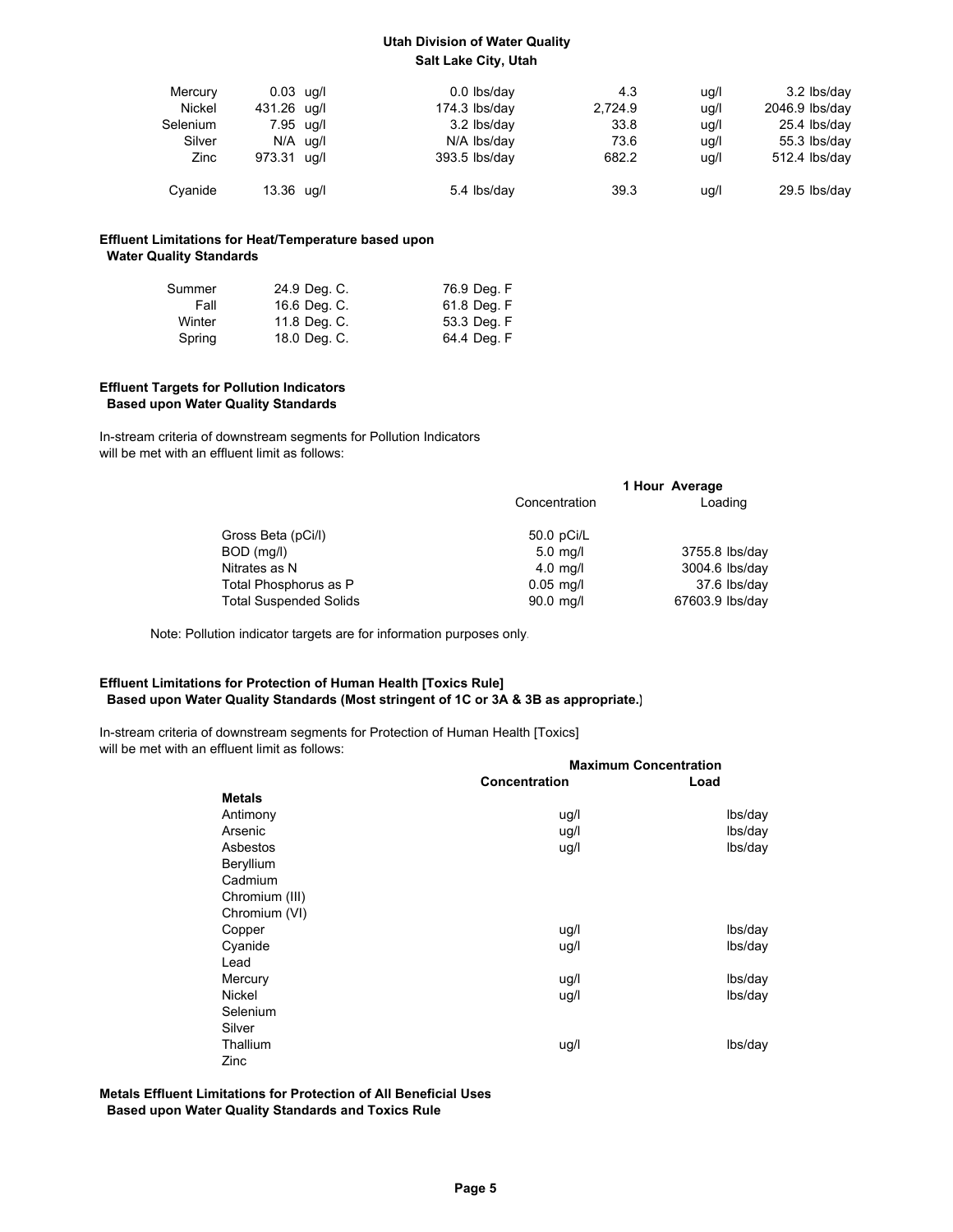|                | Class 4                              | Class 3<br>Acute            | <b>Acute</b><br><b>Toxics</b><br><b>Drinking</b> |                                         | <b>1C Acute</b>                   |                                               | Class 3<br><b>Chronic</b>   |
|----------------|--------------------------------------|-----------------------------|--------------------------------------------------|-----------------------------------------|-----------------------------------|-----------------------------------------------|-----------------------------|
|                | Acute<br><b>Agricultural</b><br>ug/l | Aquatic<br>Wildlife<br>ug/l | Water<br><b>Source</b><br>ug/l                   | <b>Acute Toxics</b><br>Wildlife<br>ug/l | <b>Health</b><br>Criteria<br>ug/l | <b>Acute Most</b><br><b>Stringent</b><br>ug/l | Aquatic<br>Wildlife<br>ug/l |
| Aluminum       |                                      | 1164.9                      |                                                  |                                         |                                   | 1164.9                                        | N/A                         |
| Antimony       |                                      |                             |                                                  | 11045.1                                 |                                   | 11045.1                                       |                             |
| Arsenic        | 256.9                                | 573.1                       |                                                  |                                         | 0.0                               | 256.9                                         | 318.2                       |
| Asbestos       |                                      |                             |                                                  |                                         |                                   | $0.00E + 00$                                  |                             |
| Barium         |                                      |                             |                                                  |                                         |                                   | 0.0                                           |                             |
| Beryllium      |                                      |                             |                                                  |                                         |                                   | 0.0                                           |                             |
| Cadmium        | 25.1                                 | 13.0                        |                                                  |                                         | 0.0                               | 13.0                                          | 5.6                         |
| Chromium (III) |                                      | 10090.9                     |                                                  |                                         | 0.0                               | 10090.9                                       | 687.6                       |
| Chromium (VI)  | 249.9                                | 25.4                        |                                                  |                                         | 0.0                               | 25.43                                         | 22.02                       |
| Copper         | 505.3                                | 88.9                        |                                                  |                                         |                                   | 88.9                                          | 70.6                        |
| Cyanide        |                                      | 39.3                        | 565098.0                                         |                                         |                                   | 39.3                                          | 13.4                        |
| Iron           |                                      | 1784.3                      |                                                  |                                         |                                   | 1784.3                                        |                             |
| Lead           | 252.6                                | 859.4                       |                                                  |                                         | 0.0                               | 252.6                                         | 44.0                        |
| Mercury        |                                      | 4.28                        |                                                  | 0.39                                    | 0.0                               | 0.39                                          | 0.031                       |
| Nickel         |                                      | 2724.9                      |                                                  | 11815.7                                 |                                   | 2724.9                                        | 431.3                       |
| Selenium       | 124.6                                | 33.8                        |                                                  |                                         | 0.0                               | 33.8                                          | 7.9                         |
| Silver         |                                      | 73.6                        |                                                  |                                         | 0.0                               | 73.6                                          |                             |
| Thallium       |                                      |                             |                                                  | 16.2                                    |                                   | 16.2                                          |                             |
| Zinc           |                                      | 682.2                       |                                                  |                                         |                                   | 682.2                                         | 973.3                       |
| Boron          | 1925.9                               |                             |                                                  |                                         |                                   | 1925.9                                        |                             |

#### **Summary Effluent Limitations for Metals [Wasteload Allocation, TMDL]**

[If Acute is more stringent than Chronic, then the Chronic takes on the Acute value.]

|                | <b>WLA Acute</b> | <b>WLA Chronic</b> |                       |
|----------------|------------------|--------------------|-----------------------|
|                | ug/l             | ug/l               |                       |
| Aluminum       | 1164.9           | N/A                |                       |
| Antimony       | 11045.10         |                    |                       |
| Arsenic        | 256.9            | 318.2              | <b>Acute Controls</b> |
| Asbestos       | $0.00E + 00$     |                    |                       |
| <b>Barium</b>  |                  |                    |                       |
| Beryllium      |                  |                    |                       |
| Cadmium        | 13.0             | 5.6                |                       |
| Chromium (III) | 10090.9          | 688                |                       |
| Chromium (VI)  | 25.4             | 22.0               |                       |
| Copper         | 88.9             | 70.6               |                       |
| Cyanide        | 39.3             | 13.4               |                       |
| Iron           | 1784.3           |                    |                       |
| Lead           | 252.6            | 44.0               |                       |
| Mercury        | 0.385            | 0.031              |                       |
| <b>Nickel</b>  | 2724.9           | 431                |                       |
| Selenium       | 33.8             | 7.9                |                       |
| Silver         | 73.6             | N/A                |                       |
| Thallium       | 16.2             |                    |                       |
| Zinc           | 682.2            | 973.3              | <b>Acute Controls</b> |
| Boron          | 1925.92          |                    |                       |

#### **X. Antidegradation Considerations**

 The Utah Antidegradation Policy allows for degradation of existing quality where it is determined that such lowering of water quality is necessary to accommodate important economic or social development in the area in which the waters are protected [R317-2-3]. It has been determined that certain chemical parameters introduced by this discharge will cause an increase of the concentration of said parameters in the receiving waters. Under no conditions will the increase in concentration be allowed to interfere with existing instream water uses.

The antidegradation rules and procedures allow for modification of effluent limits less than those based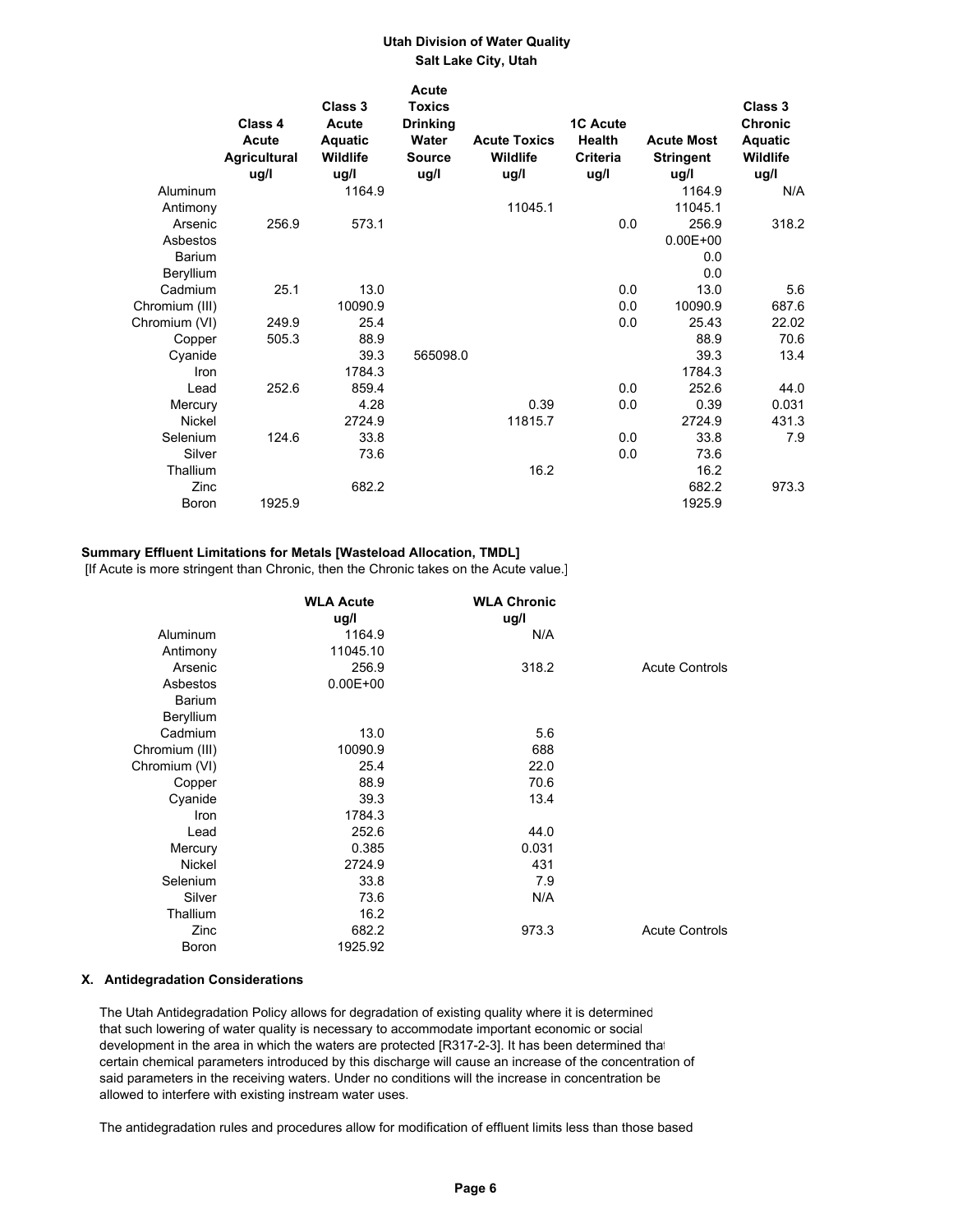strictly upon mass balance equations utilizing 100% of the assimilative capacity of the receiving water. Additional factors include considerations for "Blue-ribbon" fisheries, special recreational areas, threatened and endangered species, and drinking water sources.

 An Antidegradation Level I Review was conducted on this discharge and its effect on the receiving water. Based upon that review, it has been determined that an Antidegradation Level II Review is not required.

#### **XI. Colorado River Salinity Forum Considerations**

 Discharges in the Colorado River Basin are required to have their discharge at a TDS loading of less than 1.00 tons/day unless certain exemptions apply. Refer to the Forum's Guidelines for additional information allowing for an exceedence of this value. This doesn't apply to facilities that do not discharge to the Colorado River Basin.

#### **XII. Summary Comments**

 The mathematical modeling and best professional judgement indicate that violations of receiving water beneficial uses with their associated water quality standards, including important down stream segments, will not occur for the evaluated parameters of concern as discussed above if the effluent limitations indicated above are met.

#### **XIII. Notice of UPDES Requirement**

 This Addendum to the Statement of Basis does not authorize any entity or party to discharge to the waters of the State of Utah. That authority is granted through a UPDES permit issued by the Utah Division of Water Quality. The numbers presented here may be changed as a function of other factors. Dischargers are strongly urged to contact the Permits Section for further information. Permit writers may utilize other information to adjust these limits and/or to determine other limits based upon best available technology and other considerations provided that the values in this wasteload analysis [TMDL] are not compromised. See special provisions in Utah Water Quality Standards for adjustments in the Total Dissolved Solids values based upon background concentration.

Utah Division of Water Quality 801-538-6052 File Name: CVWRF\_WLA\_JR\_2021.xlsm

## **APPENDIX - Coefficients and Other Model Information**

| <b>CBOD</b>    | <b>CBOD</b>    | CBOD            | REAER.          | REAER.               | REAER.         | <b>NBOD</b> | <b>NBOD</b>    |
|----------------|----------------|-----------------|-----------------|----------------------|----------------|-------------|----------------|
| Coeff.         | Coeff.         | Coeff.          | Coeff.          | Coeff.               | Coeff.         | Coeff.      | Coeff.         |
| (Kd)20         | <b>FORCED</b>  | (Ka)T           | (Ka)20          | <b>FORCED</b>        | (Ka)T          | (Kn)20      | (Kn)T          |
| $1$ /day       | (Kd)/day       | $1$ /day        | (Ka)/day        | $1$ /day             | $1$ /day       | $1$ /day    | $1$ /day       |
| 0.520          | 0.000          | 0.490           | 2.040           | 0.000                | 1.978          | 0.250       | 0.226          |
| Open           | Open           | NH <sub>3</sub> | NH <sub>3</sub> | $NO2+NO3$            | <b>NO2+NO3</b> | <b>TRC</b>  | TRC.           |
| Coeff.         | Coeff.         | LOSS            |                 | <b>LOSS</b>          |                | Decay       |                |
| (K4)20         | (K4)T          | (K5)20          | (K5)T           | (K6)20               | (K6)T          | K(Cl)20     | K(Cl)(T)       |
| $1$ /day       | $1$ /day       | $1$ /day        | $1$ /day        | $1$ /day             | $1$ /day       | $1$ /day    | $1$ /day       |
| 0.000          | 0.000          | 4.000           | 3.766           | 0.000                | 0.000          | 32.000      | 29.647         |
| <b>BENTHIC</b> | <b>BENTHIC</b> |                 |                 |                      |                |             |                |
| <b>DEMAND</b>  | <b>DEMAND</b>  |                 |                 |                      |                |             |                |
| (SOD)20        | (SOD)T         |                 |                 |                      |                |             |                |
| qm/m2/day      | gm/m2/day      |                 |                 |                      |                |             |                |
| 1.000          | 0.921          |                 |                 |                      |                |             |                |
| K <sub>1</sub> | K <sub>2</sub> | K <sub>3</sub>  | K4              | K5                   | K6             | K(Cl)       | S              |
| <b>CBOD</b>    | Reaer.         | NH <sub>3</sub> | Open            | NH <sub>3</sub> Loss | $NO2+3$        | <b>TRC</b>  | <b>Benthic</b> |
| ${theta}$      | ${theta}$      | {theta}         | ${theta}$       | ${theta}$            | {theta}        | ${theta}$   | {theta}        |
| 1.0            | 1.0            | 1.1             | 1.0             | 1.0                  | 1.0            | 1.1         | 1.1            |